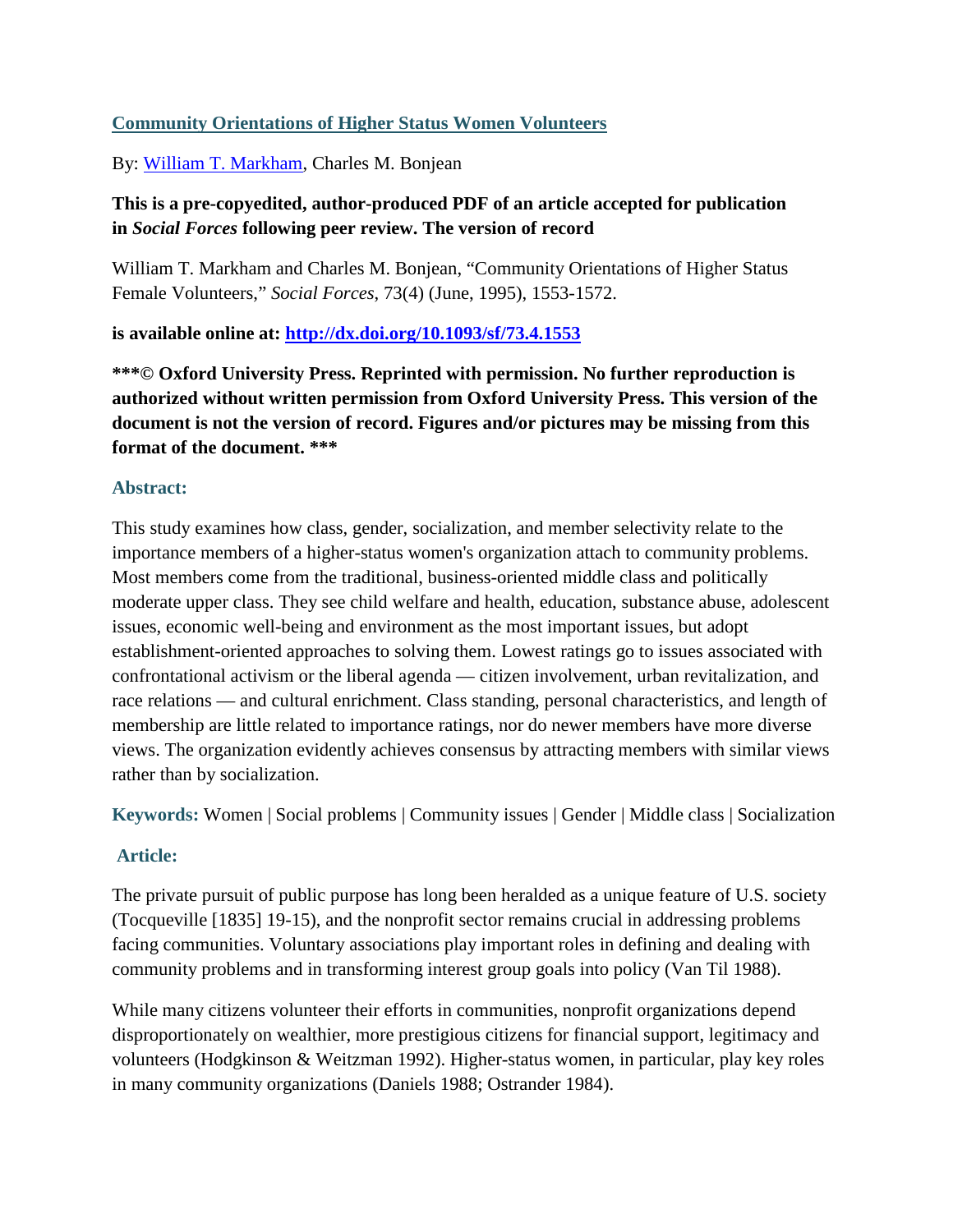Higher-status citizens who are active in voluntary associations and community affairs thus have a strong voice in defining community problems (Domhoff 1978,1983) Yet only a handful of case studies (Daniels 1988; Hunter 1980; Ostrander 1984) investigate their views. This research helps to fill this gap by examining how members of 12 chapters of a higher-status women's community service organization rate the importance of various community problems. We also examine (1) the congruence of members' views with the organization's class and gender composition; (2) how members' responses compare to national sample data; (3) the extent of agreement among members from different backgrounds about the relative importance of community issues, and (4) the extent to which organizational socialization and membership selection contribute to homogeneity of opinions.

## **Defining Community Problems: Class, Gender, and Organizational Influences**

Whether an objective condition constitutes a "community problem" is not self-evident (Lauer 1976), and differences in backgrounds and experiences affect how people define social problems (Feagin 1975), Members' views may be shaped by (1) the class composition of the membership, (2) members' gender, (3) membership selectivity, and (4) organizational socialization.

## **Higher Status and Definitions of Community Problems**

## *The Upper Class*

Studies of the upper class (Domhoff 1983; Dye 1990) often suggest that it is divided into two segments with somewhat different political views. One segment consists of moderate conservatives from established families who are committed to public service, support some existing welfare programs and some regulation, of business, and favor equal opportunity for women and minorities. A more conservative segment includes those who are less secure in their positions, less connected to establishment institutions, less socialized into noblesse oblige, and less supportive of welfare and government regulation. Yet despite their differences, both segments do share some class interests. Their incomes depend heavily on corporate holdings (Domhoff 1983), so emphasizing community problems for which likely solutions would reduce corporate profits (e.g., pollution and low wages) is unlikely to be appealing. They also generally resist attempts to define social issues in ways that suggest major expansions of government programs (Dye 1990), especially when programs financed by higher taxes are likely solutions (e,g., urban decay or unavailability of health care).

# *The Upper Middle Class*

Traditionally, upper middle class people have been conservative on economic and social issues (Shingles 1989; Vanfossen 1979), but today this class includes groups with diverse interests: managers, professionals, and, small business owners. Not surprisingly then, recent research (e.g., Shingles 1989) shows a more complex picture. Nevertheless, several studies converge in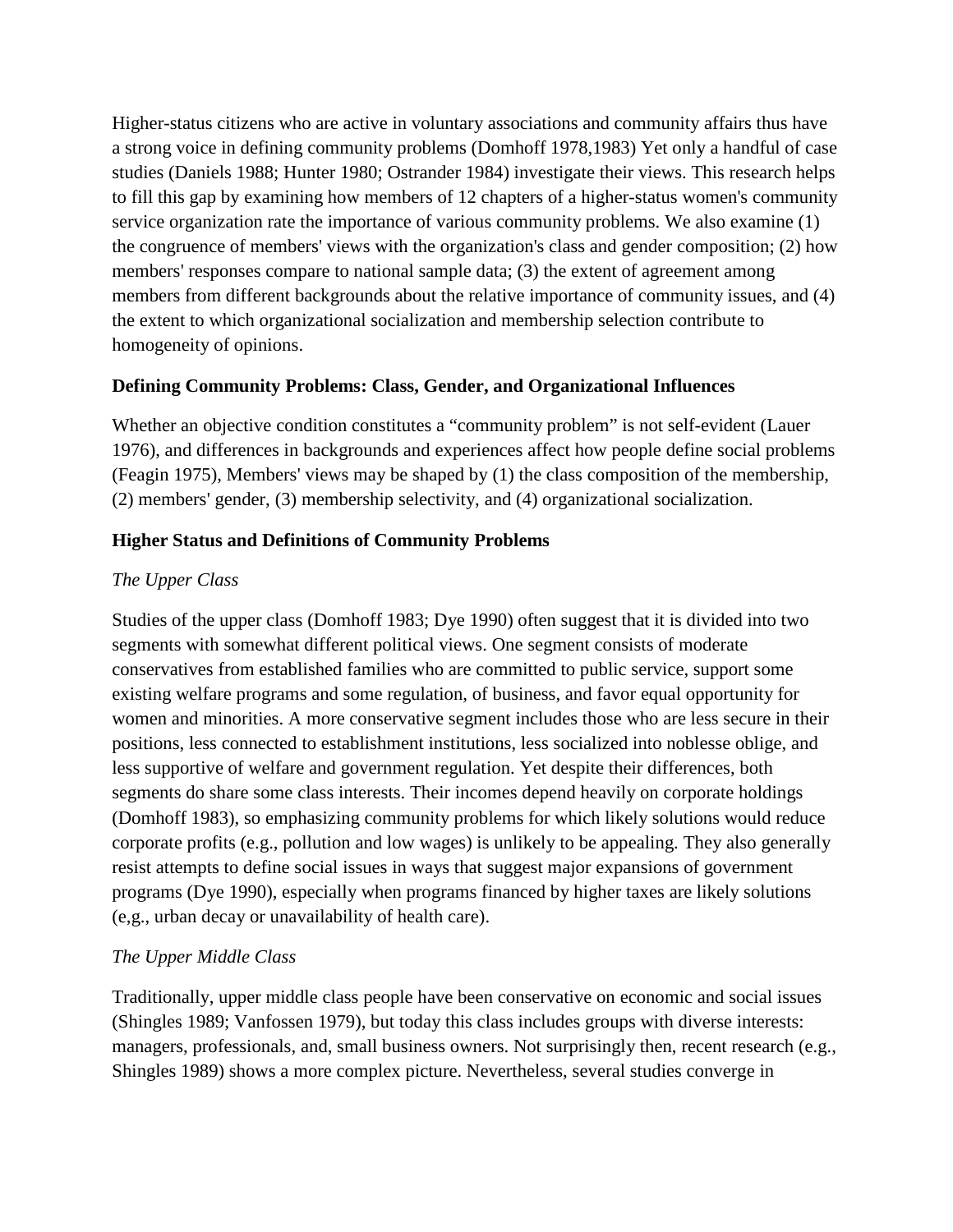identifying two segments with different views: the "new class" and a traditional upper middle class (Bruce-Biggs 1979; McAdams 1978).

The new class centers around well educated professionals not identified with business (Ladd 1979; McAdams 1978) and less committed to economic individualism, free markets, and limited government (Dye 1990). It is variously defined (Brint 1984), but there is considerable agreement that its core includes university professors, especially in social sciences and humanities, journalists, mainly in metropolitan and national media, arts and entertainment figures, and planners and administrators in social service and regulatory agencies, particularly national ones (Bruce-Biggs 1979; Lipset 1979). Broader definitions add scientists, engineers and technicians, teachers and social workers, and management support personnel whose jobs rest on technical skills (Bruce-Biggs 1979).

The new class, strongly influenced by intellectual elite values (Podhoretz 1979), is more liberal than the general population, especially on social issues, sexuality, women's issues, race relations, and civil liberties (Ladd 1979; McAdams 1978). It is critical of business and favors government action in areas such as the environment, education, and health (Dye 1990; McAdams 1978). Substantial evidence supports this description (Ladd 1979; McAdams 1978; Shingles 1989), though support may be limited to narrow definitions of the new class or specific cohorts (Brint 1984).

The traditional upper middle class stands in opposition to the new class. Its core consists of small business owners and entrepreneurs, along with middle and higher private sector managers. It is more opposed to government regulation and spending for social problems and more conservative on social issues. Its members are often involved in civic betterment groups (Gans 1962). *Gender and Definitions of Community Issues*

Sapiro (1983) suggests that women's political concerns center on the "private sphere" of social welfare and family, rather than the "public sphere" of business and public affairs, and Burns and Schumaker's (1987) findings support this view. Shapiro and Mahajan's (1986) review of national opinion polls about social problems found women more concerned than men about violence, more opposed to nuclear power, slightly more supportive of welfare programs, and slightly more conservative on women's issues.

### *Voluntary Associations and Definitions of Community Problems*

High status men's voluntary associations have usually been viewed as strengthening upper class social networks, building member consensus about social problems and policy, and influencing government's definitions of problems and solutions (Dye 1990; Hunter 19S0). But associations may also bring together members from segments of one or more classes on the basis of similar political views or definitions of social problems. Thus, members of the moderate versus conservative wings of the upper class and the traditional versus new class segments of the upper middle class may choose different associations.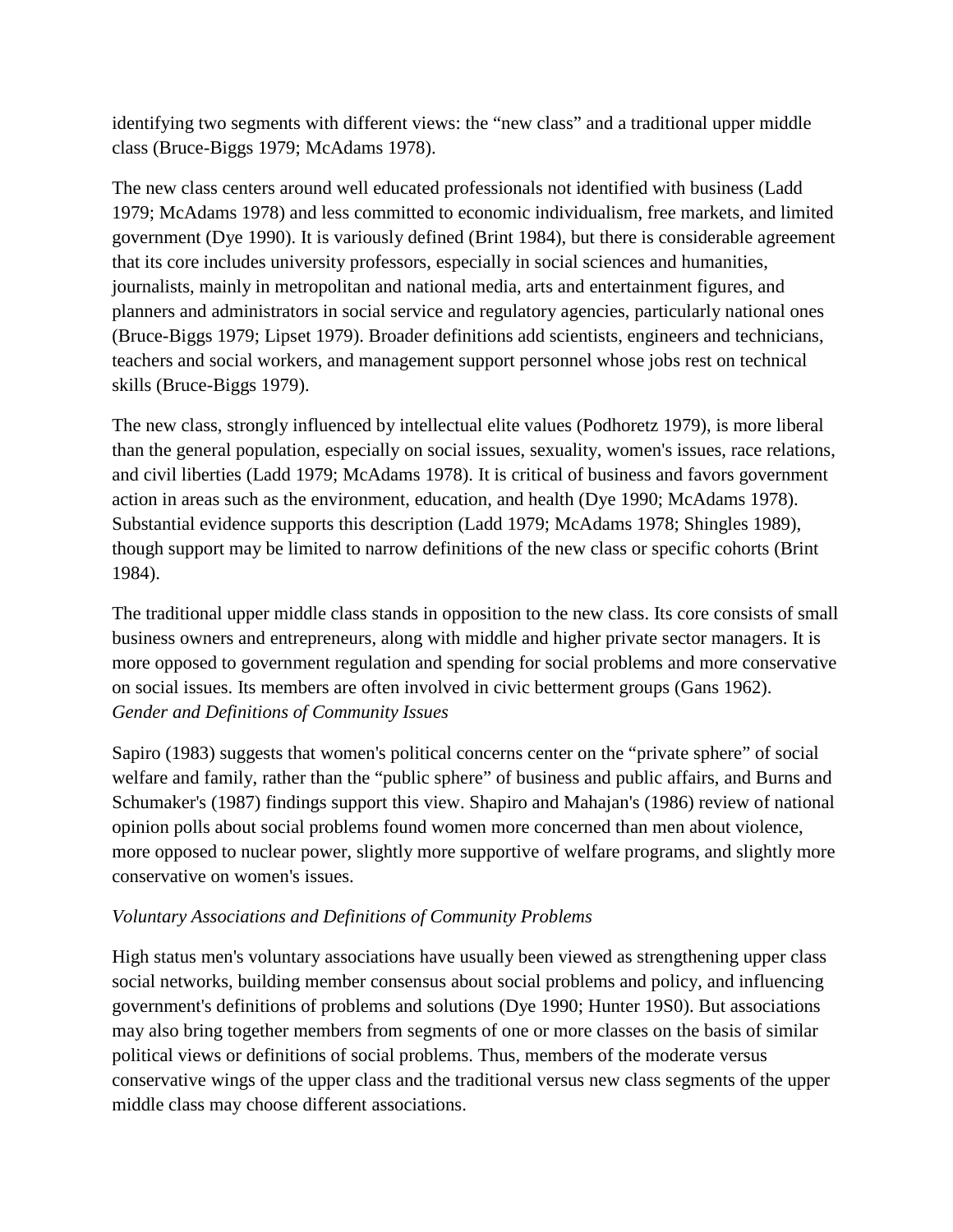Higher-status women are active in many associations, but they have a long tradition of work in organizations devoted to community service and welfare. Most such organizations have emphasized working within the system, and participants usually hesitate to support radical changes that might challenge the bases of their privileges (Daniels 1988; Ostrander 1984). Some organizations are almost exclusively upper class, but others have both upper and upper middle class members (Daniels 198S; Domhoff 1970; Johnson 1993). Members rarely have access to community power structures dominated by men (Daniels 1988; Ostrander 1984). Instead, they generally seek to ameliorate community problems by fund-raising and donating time and money to local programs and agencies. Most prefer the role of volunteer to that of activist (Daniels 1988).

### *Selectivity, Socialization and Members' Views of Community Problems*

Voluntary associations tend toward homophily (McPherson & Smith-Lovin l987) and homogeneity of views (Betz & Judkins 1975). They can build consensus of views -- including views about community problems — in two ways (Adams 1983; Johnson 1993). Selectivity occurs when outsiders with divergent views avoid joining or quickly resign from an organization dominated by one view, or when members consciously or unconsciously seek recruits with backgrounds and views like their own. Several studies (e.g., Betz & Judkins 1975; Chatman 1991) find that the values of new members resemble those of more senior ones, suggesting selectivity. Socialization builds consensus by teaching new members the organization's culture, making them more like existing members (Ott 1989). Tendencies toward homophily and homogeneity of views may be especially strong in associations oriented toward solving community problems, as diversity can make reaching consensus about problems and solutions difficult (Johnson 1993).

Organizations that exclude members ort the basis of race, gender, or class have recently come under increasing criticism Johnson Í993; Vanfossen 1979), generating pressure to broaden their membership. But even when efforts to diversify succeed in adding members with backgrounds unlike the majority, the new members may resemble the majority in outlook and views about community problems.

### *The Organization and Sample*

Our data come from 12 U.S. chapters of The International Association of Women (IAW). IAW is a higher-statud women's volunteer organization with about 200,000 members in 300 chapters, mostly in the U.S. Its official purposes are to develop members' potential for volunteer service and leadership, contribute to community change, and promote volunteerism. Local chapters (1) train members to understand the community and become participants and leaders in volunteer activity, (2) raise funds, (3) operate community service projects, and (4) provide volunteers and funds to other community projects. Recently, the central organization and some chapters have initiated efforts to influence public policy in selected, areas. Most new members enter IAW in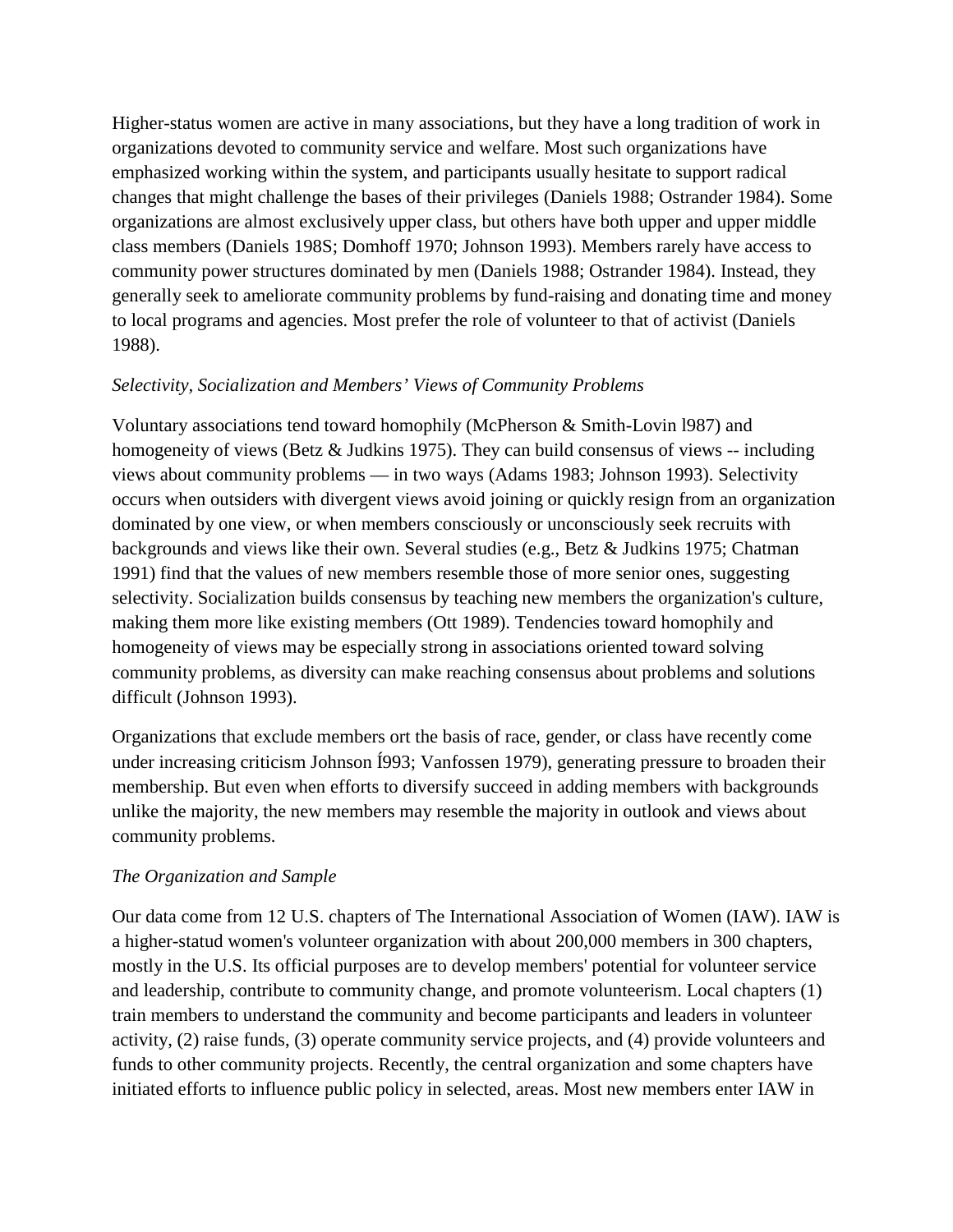their 20s or early 30s. After a short probationary period of intensive training, they become full members. By middle age, they are defined as ready to be independent community leaders, so most choose a reduced role, paying dues without formal participation.

Our sample includes probationary and full members of 12 chapters selected using a stratified random sample based on chapter size. Chapters range from 112 to 486 members and are located in metropolitan areas from just under 100,000 to several million population. We administered questionnaires in1991-92 at general membership meetings. Absentees received mail questionnaires. Response rates ranged from 53% to 97% (only one chapter was below 60%), with an overall rate of 74% ( $N = 2,362$ ).

## **Results**

In addition to being all female, IAW members have distinctive and relatively uniform backgrounds, which helps to explain their views of community issues and how these views differ from, the general population's. The uniformity of their ^dews appears to be a result primarily of selectivity rather than socialization.

## *Membership Composition*

## *Education*

Members reported high levels of education. About 87% had a baccalaureate degree. And only 1% had not attended college. About 19% held a master of arts degree, and an additional 19% had completed some graduate work. About 6% held beyond the M.A.

### *Income*

We asked members about personal and family income, obtaining answers from 93% for each question. About 19% of those responding had no personal, income; all but eight of these 417 were married. Among those with personal income, 37% reported less than \$25,000, 39% \$25,000 to \$49,999, and 14% \$50,000 to \$74,999. About 11% earned \$75,000 or more, including 2% over \$200,000. Unmarried members had higher personal incomes than, married, mainly because they more often worked full time. Only 14% of single and divorced respondents had incomes under \$25,000; 54% reported \$25,000 to 49,999, while 21% fell between \$50,000 and 574,999 and 11 % had incomes of \$75,000 or more. These incomes suggest a quite comfortable level of living for most unmarried members.

Among the 80% of respondents who were married, almost all have a comfortable incomes, and some are quite affluent. Only 5% had family incomes below \$50,000, with an additional 20% between \$50,000 and \$74,999. About 44% have family incomes of \$75,000 to \$149,000; 30% report \$150,000 or more, including 9% at \$300,000 and above.<sup>1</sup> We did not inquire about sources of income, but 40% of nonemployed respondents reported some personal income, including 14% with \$25,000 or more.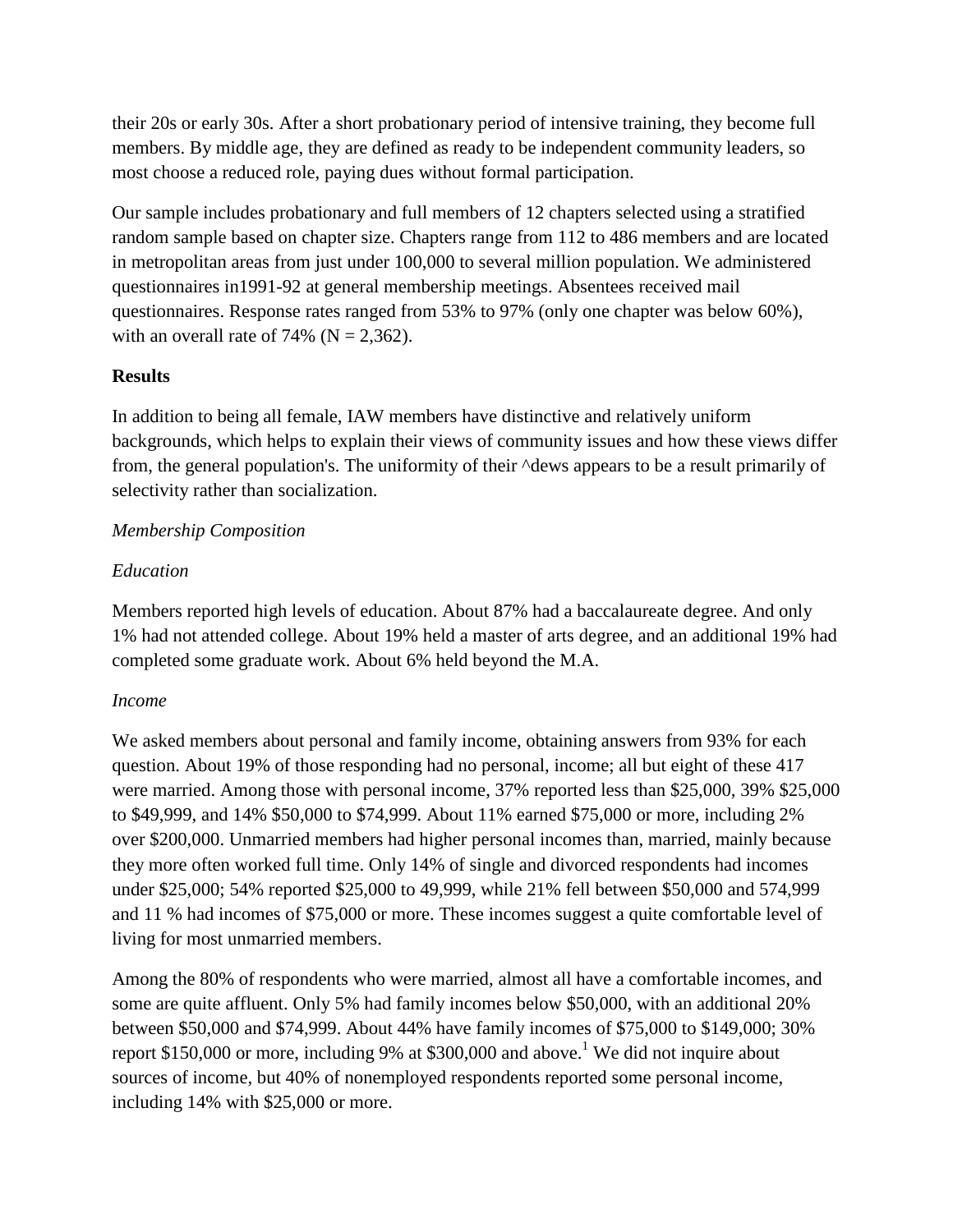#### *Occupation*

Table 1 shows the number of IAW members and husbands with occupations in each of 31 categories. For occupations in the top panel, we also show the percentage distributions of members and spouses, along with the corresponding percentages of the female and male civilian labor forces $<sup>2</sup>$ </sup>

IAW members and their spouses are highly concentrated in higher-level occupations. Only five members and 20 husbands hold positions as farmers, foresters, or fishermen or are skilled, semiskilled or unskilled laborers. Husbands are also largely absent from retail sales, administrative support, and service occupations. About 12% of members do have jobs in these categories, but 78% of these are married, and some hold atypical positions, such as keeping books for a family business or selling prestige merchandise.

Substantial numbers of members hold Jobs at the highest prestige and income levels, including administrators and managers and lawyers. Many occupy management related occupations, such as accountants and personnel specialists, or are in public relations. Traditional female professions are also well represented, as are advertising and insurance, real estate, securities, business service, and wholesale sales. Husbands are even more concentrated in high level jobs, including administrators and managers, physicians, lawyers, and engineers and architects. Other major groupings include management related jobs, insurance, real estate and securities sales, and wholesale sales.

Comparisons of the occupations of members and husbands with women and men in the labor force are inexact because few members are over age 45. Nevertheless, clear patterns do appear, especially for the husbands. IAW spouses are greatly overrepresented in, private sector management, medicine and dentistry, insurance, real estate, and securities sales, and, particularly, in law — all occupations of the traditional upper middle class. Husbands are underrepresented in traditional female professions, technical occupations, and sales supervision and among small proprietors, probably due to the relatively low pay and prestige of these occupations. But IAW husbands are so underrepresented in engineering and architecture, Mathematics and natural science, postsecondary teaching, social science and urban planning, and In the arts — all typical "new class" occupations.

IAW members' occupations are more similar to those of the female labor force, but also show a bias toward traditional middle class rather than new class occupations. They are overrepresented in management support, law, advertising, business service, and wholesale sales, versus among nurses, social scientists, or technicians.

Members' advanced educations, the dominance of professional/technical and managerial occupations and small business ownership among members and spouses, and comfortable personal and family incomes combine to indicate that a majority are upper middle class. The occupational data also suggest overrepresentation of the traditional segment of this class. MW's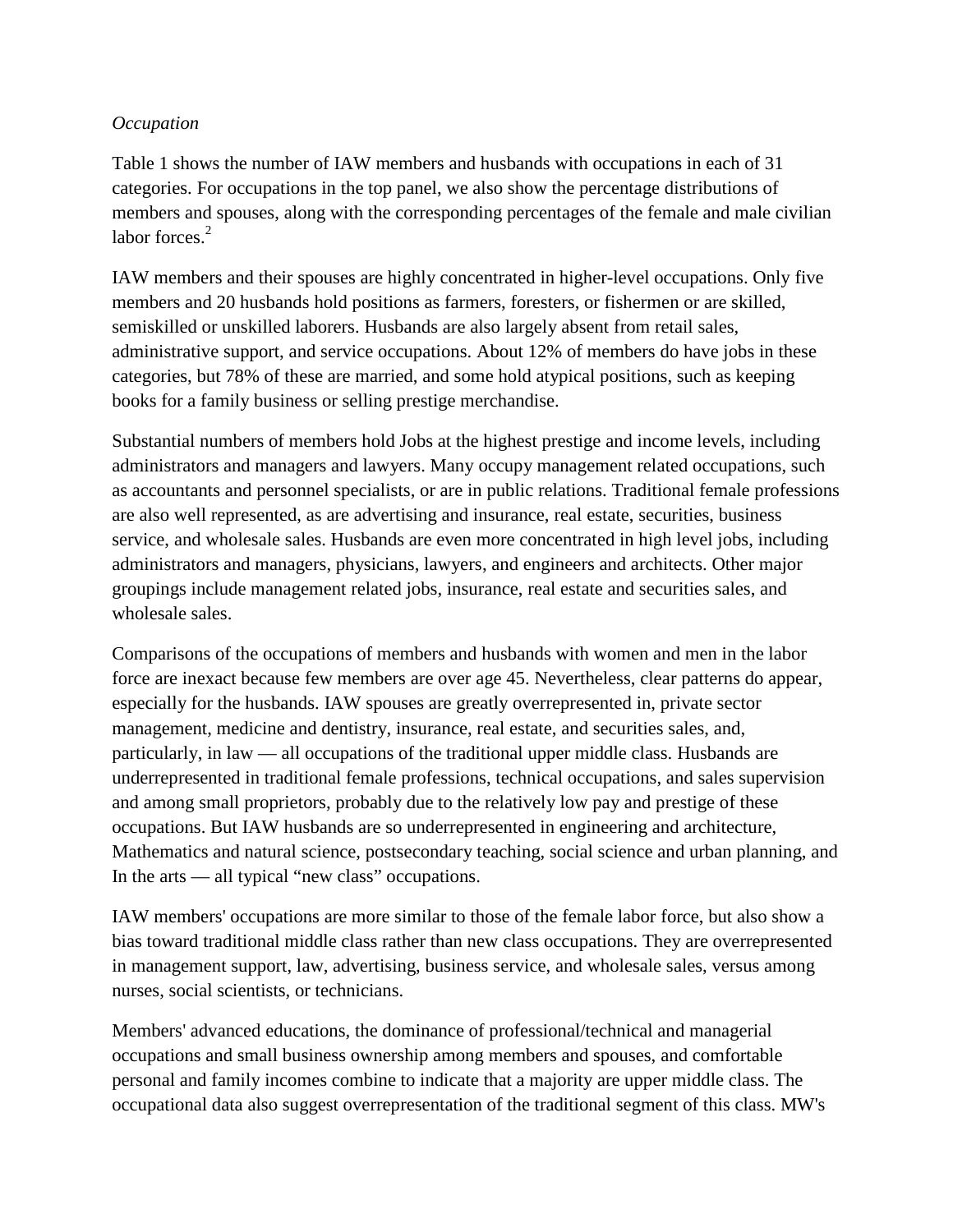history as an elite organization (Domlioff 1970; Ostrander 1984) and the very high incomes of some members and, families and substantial personal incomes of some nonemployed women suggesting significant investment income - indicate that a minority are upper class.

**Table 1.** Occupations of IAW Members and Husbands, 1992, Compared to Employed Civilian Labor Force, 1990

|                                               | Employed       | Female             | Husbands of        | Male        |
|-----------------------------------------------|----------------|--------------------|--------------------|-------------|
|                                               | <b>IAW</b>     | Civilian           | <b>IAW Members</b> | Civilian    |
|                                               | <b>Members</b> | <b>Labor Force</b> |                    | Labor Force |
| Occupation                                    | Percent        | Percent            | Percent            | Percent     |
| Legislator and public                         | 1.5            | 1.3                | 1.2                | 1.4         |
| administration <sup>a</sup>                   | (18)           |                    | (20)               |             |
| <b>Education and health</b>                   | 3.7            | 2.5                | 1.3                | 1.6         |
| administration <sup>a</sup>                   | (46)           |                    | (22)               |             |
| Other managers                                | 18.5           | 15.6               | 41.2               | 24.3        |
|                                               | (22.9)         |                    | (682)              |             |
| Management related occup.                     | 20.9           | 12.2               | 9.1                | 9.7         |
| and public relations                          | (25.9)         |                    | (151)              |             |
| Engineers and architects <sup>a</sup>         | .9             | 9                  | 4.0                | 7.2         |
|                                               | (11)           |                    | (67)               |             |
| Mathematicians, computer                      | 1.5            | 2.0                | 1.1                | 3.4         |
| analysts, and natural scientists <sup>a</sup> | (18)           |                    | (18)               |             |
| Physicians, veterinarians and                 | .8             | 9                  | 9.8                | 3.0         |
| dentist                                       | (10)           |                    | (162)              |             |
| Nurses, dieticians,                           | 6.9            | 11.4               | .6                 | 1.4         |
| pharmacists, therapists and                   | (85)           |                    | (10)               |             |
| physicians assistants                         |                |                    |                    |             |
| Postsecondary teachers <sup>a</sup>           | 1.8            | 1.7                | .4                 | 2.0         |
|                                               | (22)           |                    | (7)                |             |
| Teachers and school                           | 14.8           | 177.7              | $\overline{.8}$    | 4.9         |
| counsellors                                   | (183)          |                    | (13)               |             |
| Librarians and curators                       | $.5\,$         | .9                 |                    | $\cdot$ .2  |
|                                               | (6)            |                    |                    | (0)         |
| Social scientists and urban                   | .4(5)          | 1.0                | .2(4)              | 8           |
| planners <sup>a</sup>                         |                |                    |                    |             |
| Social and recreational                       | 1.3            | 2.5                | $\cdot$ .2         | 8           |
| workers <sup>a</sup>                          | (16)           |                    | (4)                |             |
| Clergy and religious workers <sup>a</sup>     | .3             | $\mathfrak{S}$     | $\overline{1}$     | 1.4         |
|                                               | (4)            |                    | (2)                |             |
| Lawyers and judges                            | 6.0            | 1.0                | 13.7               | 2.5         |
|                                               | (74)           |                    | (227)              |             |
| Authors, musicians, actors,                   | 1.6            | 1.8                | 2.0                | 1.8         |
| artists, dancers and athletes <sup>a</sup>    | (20)           |                    | (16)               |             |
| Designers and photographers                   | 3.3            | 1.9                | $\cdot$            | 1.6         |
|                                               | (41)           |                    | (6)                |             |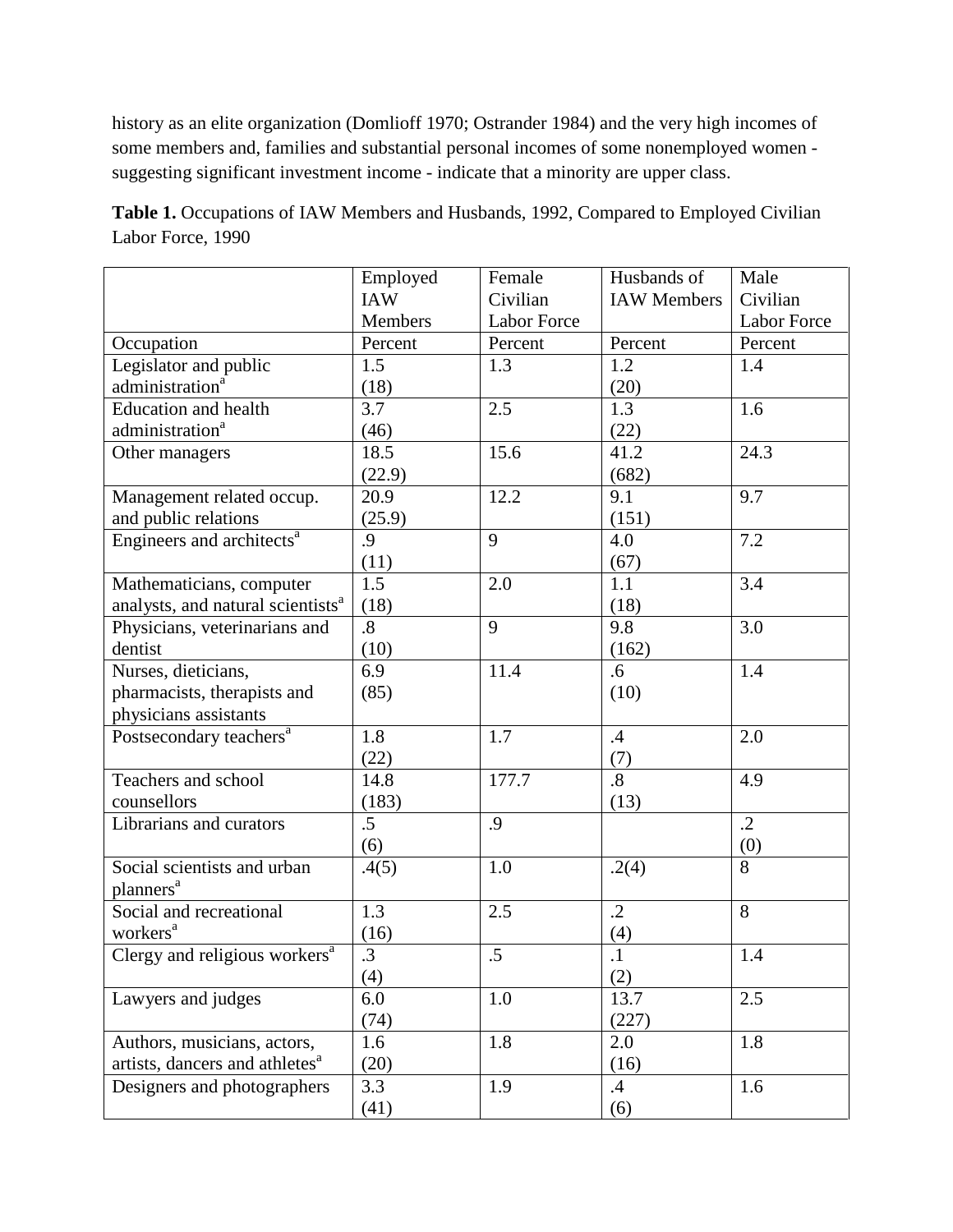| Reporters, editors, and        | .6        | .8        | .5     | .8  |
|--------------------------------|-----------|-----------|--------|-----|
| announcers <sup>a</sup>        | (7)       |           | (9)    |     |
| Pilots and air traffic control | $\cdot$ 1 | $\cdot$ 1 | $.5\,$ | .6  |
|                                | (1)       |           | (8)    |     |
| Technicians, surveyors, and    | 2.3       | 10.6      | .5     | 9.6 |
| technical writers              | (28)      |           | (9)    |     |
| Sales Supervisors and          | 1.6       | 5.5       | 1.0    | 9.6 |
| proprietors                    | (20)      |           | (17)   |     |
| Insurance, real estate and     | 4.0       | 3.8       | 7.7    | 4.4 |
| securities sales               | (50)      |           | (127)  |     |
| Advertising and other business | 2.9       | 1.5       | 1.0    | 1.8 |
| service sales                  | (36)      |           | (1.7)  |     |
| Mining, manufacturing and      | 4.1       | 1.8       | 3.5    | 5.2 |
| wholesale sales and sales      | (51)      |           | (58)   |     |
| engineers                      |           |           |        |     |
| Sales, personal goods, and     | (43)      |           | (11)   |     |
| services                       |           |           |        |     |
| Supervisors, administrative    | (20)      |           | (1)    |     |
| support                        |           |           |        |     |
| Administrative support and     | (89)      |           | (6)    |     |
| legal assistants               |           |           |        |     |
| Service occupations            | (21)      |           | (7)    |     |
| Fanning, forestry and fishing  | (1)       |           | (11)   |     |
| Skilled labor                  | (4)       |           | (6)    |     |
| Semiskilled and unskilled      | (0)       |           | (3)    |     |
| labor                          |           |           |        |     |

<sup>a</sup> Occupation coded as "new class" occupation in subsequent analyses. Occupations in lower panel not included in computing percentages; Ns shown in parentheses. Civilian Labor Force Statistics from U.S. Bureau of the Census, 1993; 1990 Census of Population and Housing, Equal Employment Opportunity File.

### *Race and Ethnicity*

Racial and ethnic minorities are greatly underrepresented in IAW. Only 1.1% are African American, 0.8% Latina, and 0.4% Asian American. Jewish women comprise 2.1% of members.

### *Members' Views of the Importance of Community Issues*

Respondents rated the importance of 17 problems in their home communities on a four point scale from "relatively unimportant" (coded 0) to "critically important" (3). Table 2 shows that members differentiated clearly among them. Mean importance ratings ranged from about midway between "highly" and "critically important" to almost the midpoint between "moderately" and "highly important."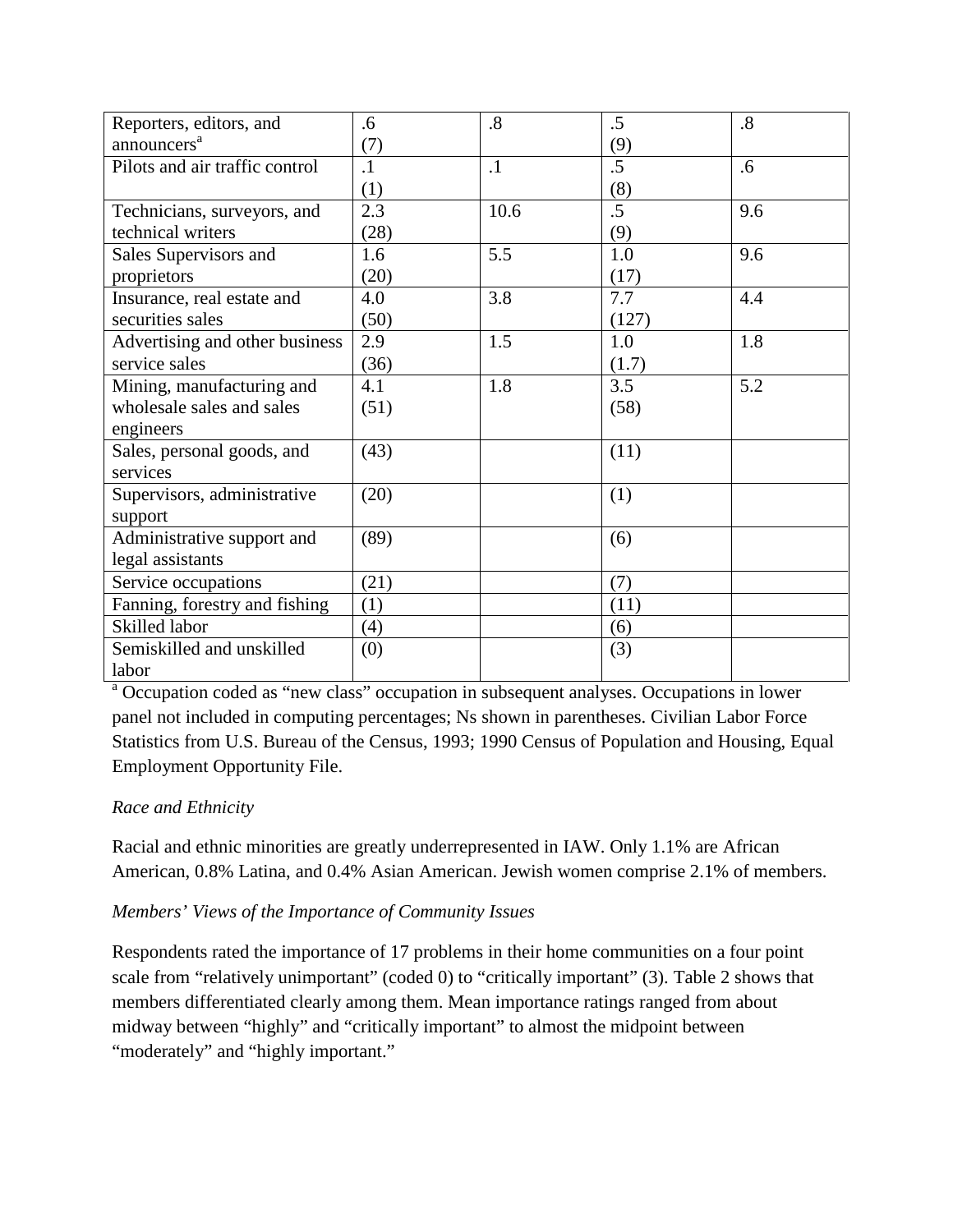Three issues involving children and education were rated as the most important problems, and a related topic, adolescent issues, ranks sixth. The emphasis on these issues is congruent with the traditional emphases of higher-status women's organizations and the argument that women emphasize problems related to the private sphere. Two interrelated concerns, criminal justice and substance abuse, were also seen as of high importance.

Issues ranking low in importance include citizen involvement, urban revitalization, race and ethnic relations, adult health and mental health, and aging — all mainstays of U.S. liberalism. The low rank of race and ethnic relations and the middle rank for women's issues are also noteworthy because the "new class" is liberal on these issues.<sup>3</sup> The low rankings for urban revitalization and minority relations occur even though about half the chapters are in or near metropolitan areas plagued by urban, problems and poverty, and all but two are in areas with significant minority populations. Cultural enrichment, once a staple of higher-status women's organizations, tied for last place, and we heard much about IAW's desire to escape from its former "white glove" image.

The issues ranking fourth and seventh in importance — economic wellbeing and the environment — are in fact problems for which government expenditures or compromise of corporate interests are widely discussed solutions. Interestingly however, economic well-being was not on the list of problems initially developed in collaboration with IAW's staff, but was added at the researchers' request. Even the wording (see Table 2) was a compromise of our initial suggestion ("poverty"). It emphasizes instead nutrition, housing, and service delivery, along with unemployment. Nevertheless, when given the opportunity, members ranked economic well-being high, and two-thirds of the chapters studied had projects in this area, most directed toward homelessness or emergency food relief. None however, concerned themselves with wage levels or economic development. The environmental issue is even more interesting. One-third of the chapters had environmental projects, had environmental education. But when we asked respondents what three other voluntary associations they devoted the most time to, only 12 of 2,769 mentions were environmental organizations.

An argument also could be made that education is a problem with proposed solutions that might harm the well-to-do through increased taxes, but it is a more ambiguous case. Many proposed reforms, such as voucher programs, do not involve additional expenditures. Furthermore, moderate corporate interests often view education as key to economic competitiveness. Finally, education is also congruent with the traditional interests of higher-status women's organizations.

In short, among the community conditions they would like to address, members assign highest priority to the welfare and education of children and adolescents, some aspects of poverty, and substance abuse and crime. They attach less importance to issues associated with the liberal agenda or confrontational activism: race and ethnicity, women's issues, and citizen involvement.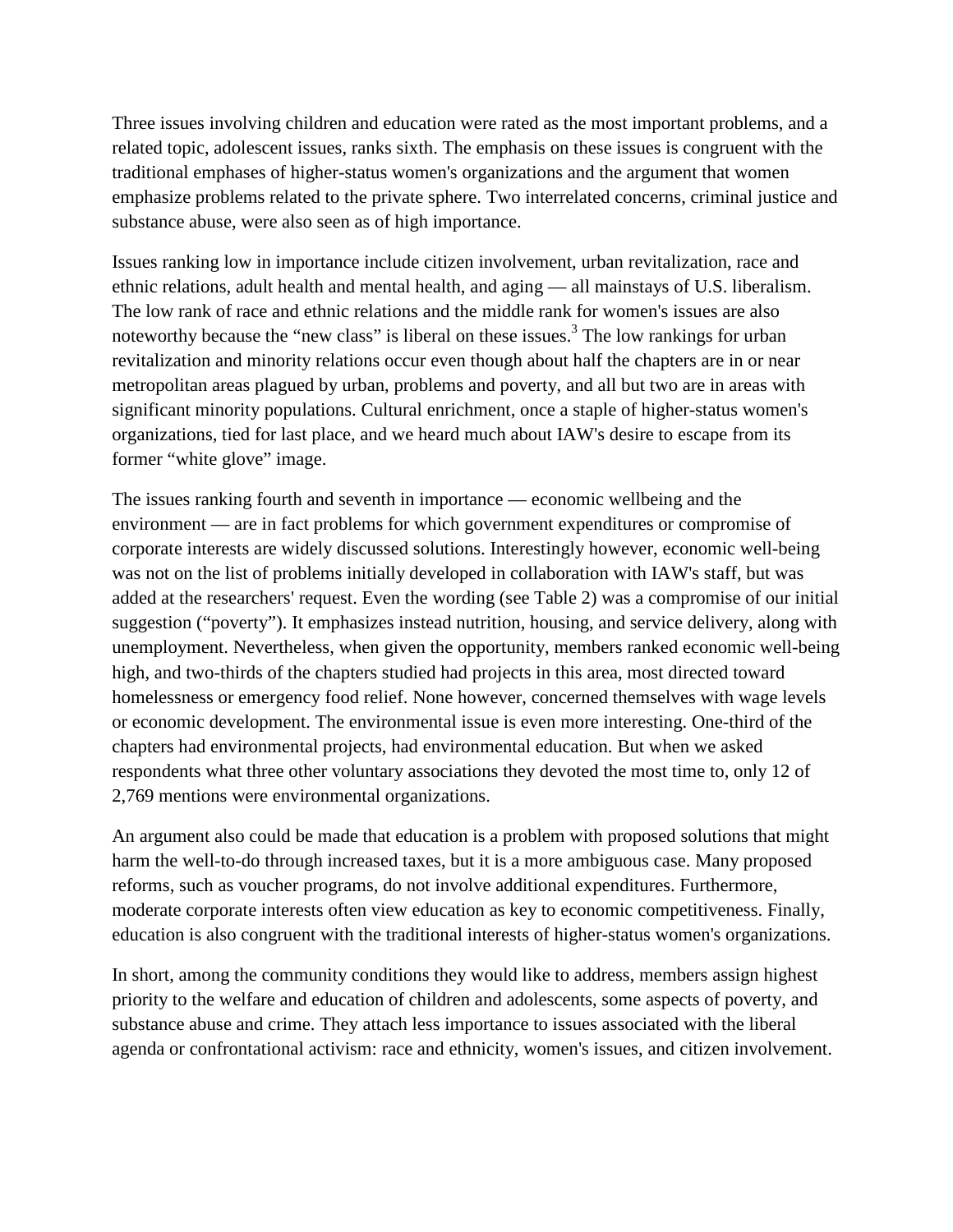When they define a potentially confrontational issue (e.g., environment or economic well being) as important, their approach rarely challenges established privilege. Nor do they often give high ratings to issues where proposed solutions call for major expenditures of public funds, such as urban revitalization or health care.

|                                                                                                                                                                  | All     |              | Years or Membership |                  |                   |              |           |              |      |              |                  |
|------------------------------------------------------------------------------------------------------------------------------------------------------------------|---------|--------------|---------------------|------------------|-------------------|--------------|-----------|--------------|------|--------------|------------------|
|                                                                                                                                                                  | Members |              |                     |                  |                   |              |           |              |      |              |                  |
|                                                                                                                                                                  |         |              | $0 - 1$             | $2 - 3$<br>$4-6$ |                   |              | 7 or more |              |      |              |                  |
|                                                                                                                                                                  | Mean    | Std.<br>Dev. | Mean                | Std.<br>Dev.     | Mean              | Std.<br>Dev. | Mean      | Std.<br>Dev. | Mean | Std.<br>Dev. | E <sup>2</sup>   |
| Child welfare<br>(family<br>preservation,<br>protection of<br>children, abuse and<br>neglect, and<br>effective parenting)                                        | 2.58    | .64          | 2.62                | .62              | 2.57              | .64          | 2.60      | .62          | 2.56 | .66          | .00              |
| <b>Education</b> (early<br>childhood and<br>student needs,<br>education reform,<br>school<br>management, and<br>equitable and<br>adequate funding)               | 2.58    | .67          | 2.58                | .68              | 2.59              | .68          | 2.57      | .64          | 2.57 | .67          | .00              |
| Child health and<br>mental health<br>(access to and<br>affordability of<br>prevention and<br>treatment services<br>from prenatal care<br>through<br>adolescence) | 2.35    | .74          | 2.35                | .72              | 2.34              | .75          | 2.35      | .74          | 2.34 | .74          | .00              |
| Economic well-<br>being (adequate<br>housing, nutrition,<br>employment, and<br>access to services)                                                               | 2.28    | .74          | 2.27                | .75              | $\overline{2.31}$ | .72          | 2.26      | .75          | 2.28 | .75          | $\overline{00}$  |
| Substance abuse<br>(education,<br>prevention, and<br>treatment)                                                                                                  | 2.16    | .82          | 2.15                | .83              | 2.16              | .79          | 2.14      | .83          | 2.21 | .82          | .00              |
| Adolescent issues<br>(life skills,<br>development, self-                                                                                                         | 2.13    | .81          | 2.08                | .84              | 2.07              | .83          | 2.20      | .79          | 2.17 | .79          | .00 <sup>a</sup> |

**Table 2.** Mean Ratings of importance of Community Issues among All Members and by Years of Membership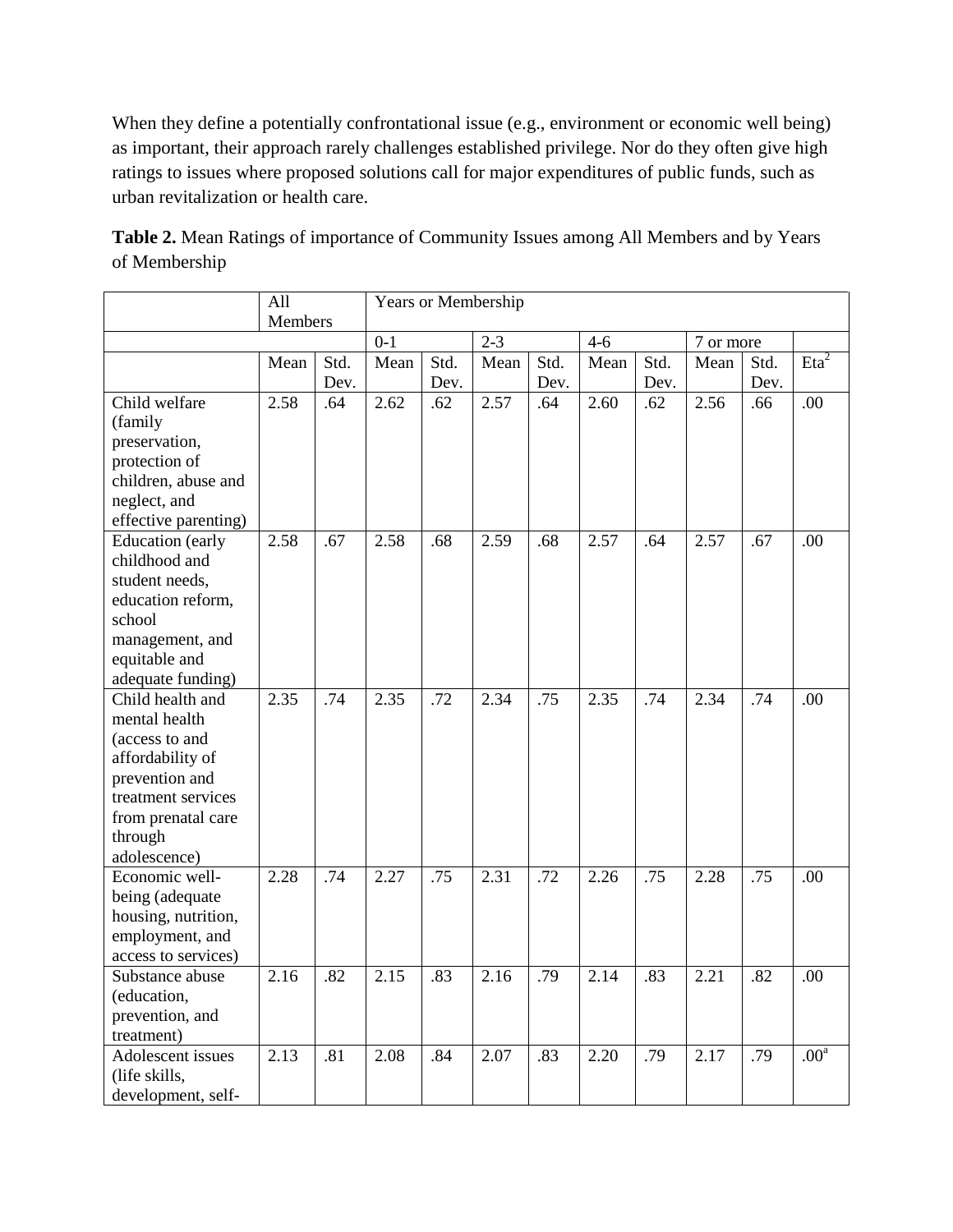| esteem, and<br>sexuality) |      |     |      |     |      |     |      |     |      |     |     |
|---------------------------|------|-----|------|-----|------|-----|------|-----|------|-----|-----|
| Environment               | 2.13 | .84 | 2.11 | .84 | 2.14 | .84 | 2.13 | .83 | 2.11 | .83 | .00 |
| (education,               |      |     |      |     |      |     |      |     |      |     |     |
| conservation, waste       |      |     |      |     |      |     |      |     |      |     |     |
| management, and           |      |     |      |     |      |     |      |     |      |     |     |
| pollution)                |      |     |      |     |      |     |      |     |      |     |     |
| <b>Criminal Justice</b>   | 2.09 | .84 | 2.11 | .84 | 2.12 | .84 | 2.04 | .83 | 2.09 | .84 | .00 |
| (adult and juvenile       |      |     |      |     |      |     |      |     |      |     |     |
| offenders, crime          |      |     |      |     |      |     |      |     |      |     |     |
| prevention, and           |      |     |      |     |      |     |      |     |      |     |     |
| victim assistance)        |      |     |      |     |      |     |      |     |      |     |     |
| Adult education           | 1.92 | .82 | 1.88 | .81 | 1.93 | .82 | 1.94 | .82 | 1.92 | .82 | .00 |
| (issues ranging           |      |     |      |     |      |     |      |     |      |     |     |
| from literacy to          |      |     |      |     |      |     |      |     |      |     |     |
| career development        |      |     |      |     |      |     |      |     |      |     |     |
| and leadership            |      |     |      |     |      |     |      |     |      |     |     |
| training)                 |      |     |      |     |      |     |      |     |      |     |     |
| Work and family           | 1.90 | .88 | 1.96 | .88 | 1.90 | .89 | 1.87 | .88 | 1.90 | .87 | .00 |
| issues (child care,       |      |     |      |     |      |     |      |     |      |     |     |
| dependent care, and       |      |     |      |     |      |     |      |     |      |     |     |
| family and medical        |      |     |      |     |      |     |      |     |      |     |     |
| leave)                    |      |     |      |     |      |     |      |     |      |     |     |
| Women's issues            | 1.87 | .85 | 1.89 | .83 | 1.86 | .88 | 1.87 | .85 | 1.84 | .85 | .00 |
| (equal educational        |      |     |      |     |      |     |      |     |      |     |     |
| and employment            |      |     |      |     |      |     |      |     |      |     |     |
| opportunities,            |      |     |      |     |      |     |      |     |      |     |     |
| special health            |      |     |      |     |      |     |      |     |      |     |     |
| needs, and violence       |      |     |      |     |      |     |      |     |      |     |     |
| against women)            |      |     |      |     |      |     |      |     |      |     |     |
| Adult health and          | 1.79 | .80 | 1.81 | .80 | 1.82 | .80 | 1.78 | .79 | 1.72 | .82 | .00 |
| mental health             |      |     |      |     |      |     |      |     |      |     |     |
| (access to and            |      |     |      |     |      |     |      |     |      |     |     |
| affordability of both     |      |     |      |     |      |     |      |     |      |     |     |
| prevention and            |      |     |      |     |      |     |      |     |      |     |     |
| treatment)                |      |     |      |     |      |     |      |     |      |     |     |
| Aging (provision of       | 1.74 | .81 | 1.77 | .77 | 1.72 | .80 | 1.73 | .79 | 1.72 | .82 | .00 |
| and access to             |      |     |      |     |      |     |      |     |      |     |     |
| affordable services,      |      |     |      |     |      |     |      |     |      |     |     |
| economic welfare,         |      |     |      |     |      |     |      |     |      |     |     |
| and quality of life)      |      |     |      |     |      |     |      |     |      |     |     |
| Race and ethnic           | 1.59 | .92 | 1.62 | .90 | 1.64 | .93 | 1.53 | .91 | 1.59 | .97 | .00 |
| relations                 |      |     |      |     |      |     |      |     |      |     |     |
| (improvement of           |      |     |      |     |      |     |      |     |      |     |     |
| intergroup relations      |      |     |      |     |      |     |      |     |      |     |     |
| and reduction of          |      |     |      |     |      |     |      |     |      |     |     |
| prejudice and             |      |     |      |     |      |     |      |     |      |     |     |
| discrimination)           |      |     |      |     |      |     |      |     |      |     |     |
| Urban revitalization      | 1.47 | .88 | 1.49 | .84 | 1.51 | .88 | 1.41 | .86 | 1.48 | .92 | .00 |
| (planning.                |      |     |      |     |      |     |      |     |      |     |     |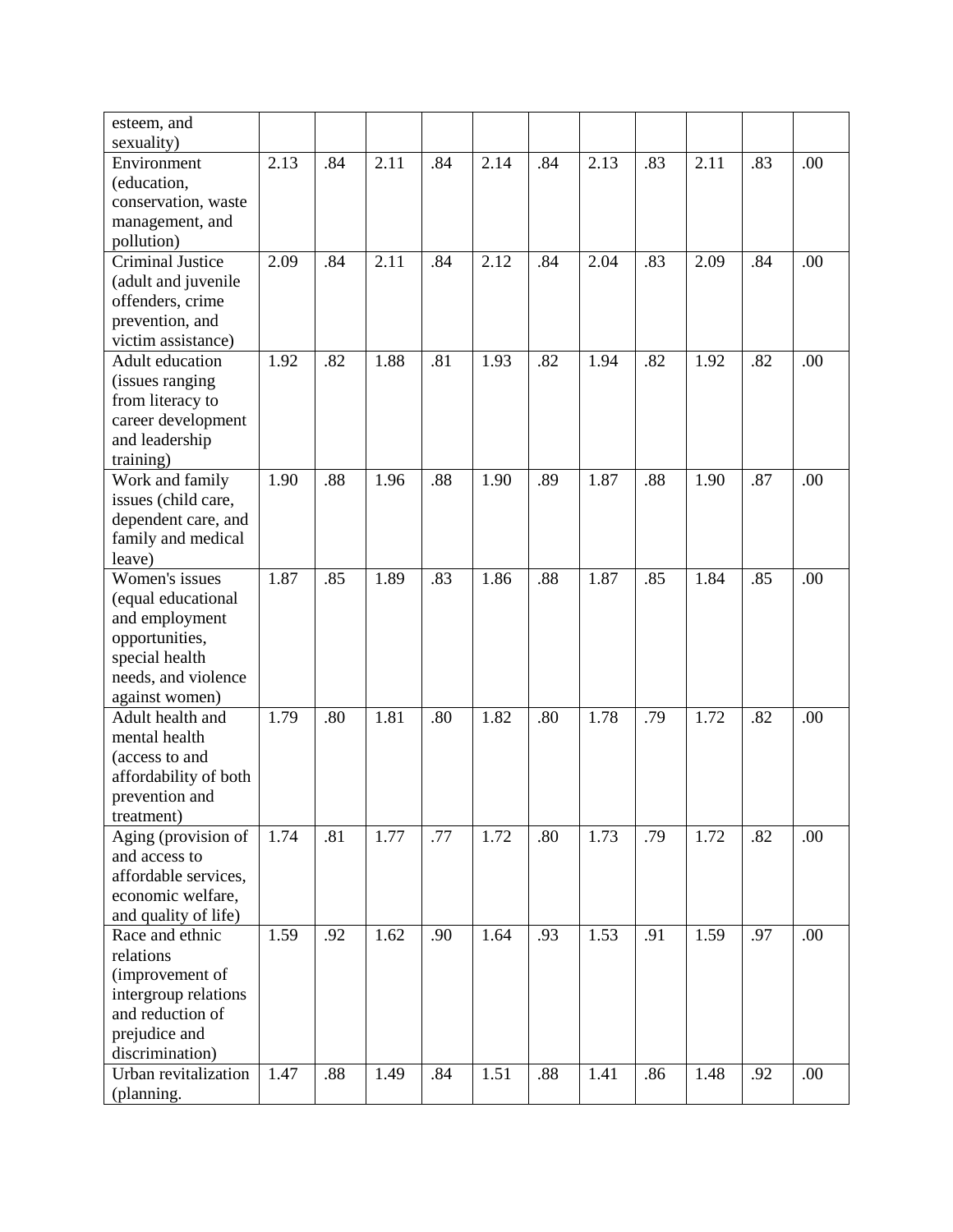| transportation, and  |      |     |      |     |      |     |      |     |      |     |         |
|----------------------|------|-----|------|-----|------|-----|------|-----|------|-----|---------|
| economic             |      |     |      |     |      |     |      |     |      |     |         |
| development)         |      |     |      |     |      |     |      |     |      |     |         |
| Cultural enrichment  | 1.44 | .89 | 1.47 | .87 | 1.37 | .87 | 1.46 | .90 | 1.50 | .90 | .00     |
| (arts, preservation, |      |     |      |     |      |     |      |     |      |     |         |
| and recreation)      |      |     |      |     |      |     |      |     |      |     |         |
| Citizen              | 1.44 | .87 | 1.53 | .84 | 1.43 | .84 | 1.45 | .87 | 1.34 | .91 | $.01**$ |
| involvement          |      |     |      |     |      |     |      |     |      |     |         |
| (voluntarism, voter  |      |     |      |     |      |     |      |     |      |     |         |
| registration, and    |      |     |      |     |      |     |      |     |      |     |         |
| participation in     |      |     |      |     |      |     |      |     |      |     |         |
| community issues)    |      |     |      |     |      |     |      |     |      |     |         |

 $(N = 2,240)$ 

 $*p < .05**p < .01$ 

### *Comparison to National Survey Results*

Because of differences in question wordings, coding, and survey dates, comparisons of our results to national surveys must be made cautiously. Nevertheless, comparisons with numerous surveys from recent years (e.g., Gallup 1992; Opinion Research Service 1991; Smith 1985) did reveal some interesting patterns, which are exemplified by the results below.

National surveys frequently include open ended questions about the most important problems facing the U.S. Concerns about foreign affairs appear among the responses, but in recent years the great majority of responses identify domestic issues. For example, an American Institute of Public Opinion (AIPO) poll conducted December 5, 1991, just as we were beginning data collection, included an open ended question about most important national problems. Mentioned most often were the economy (32%), unemployment (23%) poverty and homelessness (16%), drugs (10%), crime (6%), and health care (6%). Other coding categories parallel to IAW questions include education quality (4%) and environment (3%) (Opinion Research Service  $1991$ .<sup>4</sup>

Items asking respondents to rate the importance of problems in their own communities are more comparable to our results, but have not appeared often in recent national surveys. A Los Angeles Times poll (Opinion Research Service 1989) did inquire about the importance of community issues, but suggested nine problems in the question stem. Crime was chosen most often (31%), followed by job opportunities (28%), schools (25%), living costs (18%), housing costs (14%), taxes (14%), quality of health care (13%), and traffic  $(9\%)$ .<sup>5</sup>

In short, in comparison to IAW members, the U.S. population appears more concerned with economic issues, sees education as less pressing, agrees in ranking crime and drugs high, but gives child welfare minimal emphasis.

#### *Homogeneity of Member Opinions About Community Problems*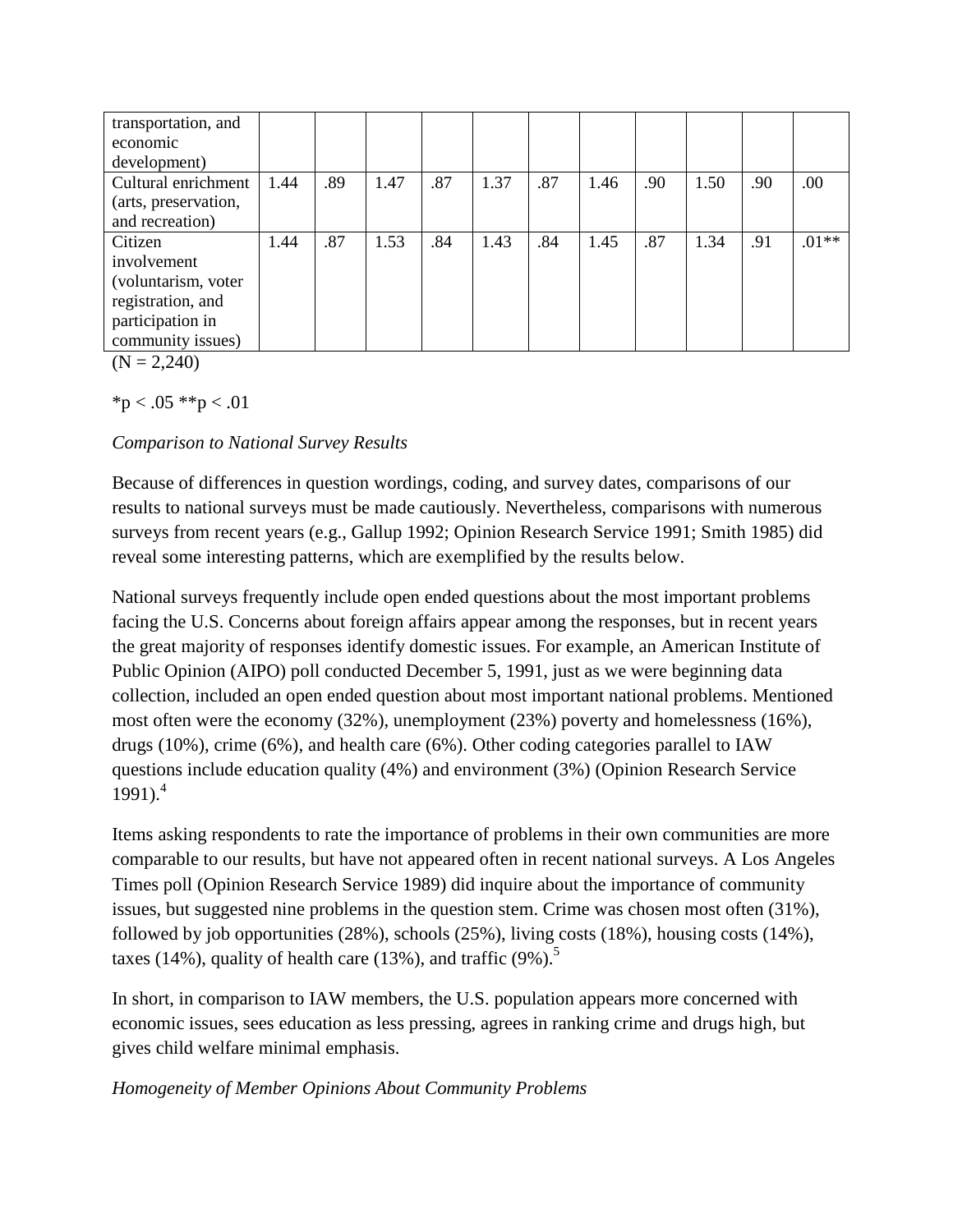Most IAW members are well educated, relatively affluent members of the business-oriented segment of the upper middle class; however, some hold "new class" jobs, some are upper class, and others report modest upper middle class incomes. Education ranges from high school to doctorates. For some members, membership is a family tradition, suggesting links to the IAW's history as an elite organization (Johnson 1993), but 63% lack such ties.

Members also vary in other ways. A few are minorities or Jews. Age ranges from 22 to 47. IAW was once dominated by homemakers, but today 20% are unmarried, 32% are childless, 47% work full time and 20% part time. About 5% have been members over ten years, but 71 % have belonged five years or less, and 16% are probationary members. About 21% have been board members.

To determine whether such variables are related to members' views of community issues, we first constructed three dependent variables suggested by factor analysis of the importance ratings: (1) importance of the liberal agenda - items 6,9,12,13,14, and 15 from Table 2; (2) importance of children and family- items 7, 8,10, and 17, (3) importance of poverty and crime - items 1 and 2. We regressed these measures, as well as three individual items (cultural enrichment, $<sup>6</sup>$  education,</sup> and substance abuse), on variables designed to capture differences in class background and other likely sources of differences in opinion. To include the variables of central interest — whether the member and spouse held new class jobs, family income, personal income, and selfemployment - we present separate regressions for (1) nonmarried employed women, (2) married employed women, and (3) married women without paid employment.<sup>7</sup>

Table 3 shows that the importance ratings have only a few weak relationships to the independent variables. Only four of 18 equations explain a significant amount of variance, and all but two explain 5% or less. The 18 significant coefficients are only slightly more than the 13 expected by chance alone. The importance ratings are little influenced by education, personal and family income, member's and spouse's "new class" occupation, or self-employment.

Similar scattered, unpatterned relationships of very modest size also characterize the other independent variables. The same is true of employment status and marital status in a combined analysis omitted here to save space.<sup>8</sup> Thus, whether one looks at class related variables or at others, members characteristics have little association with their views.

### *Sources of Member Homogeneity: Selection and Socialization*

The homogeneity of views of IAW members with different backgrounds could stem from two sources: selective member enlistment or socialization. We might infer member selectivity even absent formal membership requirements or active discrimination - if two conditions are met: (1) women who might be expected to differ from the majority in world view, such as minorities, "new class" members, and those not from high status backgrounds, are underrepresented, and (2) new members hold opinions similar to senior ones and do not have more diverse views. Greater homogeneity in the views of senior members might suggest that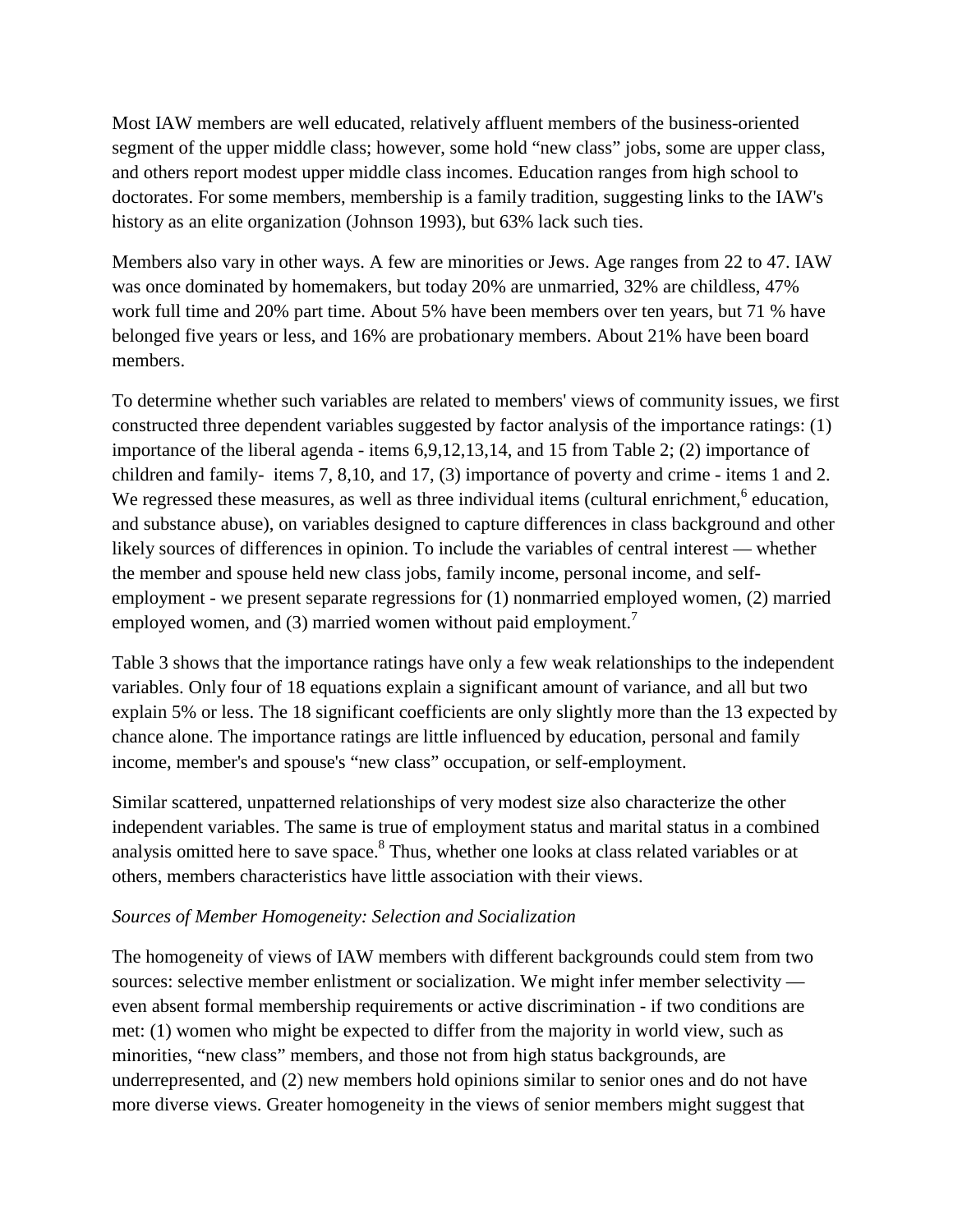socialization created uniformity. It might also mean that members with deviant views more often resign or that senior cohorts always had more homogeneous views.

The underrspresentation of members from classes below upper middle and of "new class" members and minorities was documented above. The right panel of Table 2 presents the remainder of the evidence — the means and standard deviations for the importance ratings broken down by years of membership. The results indicate that neither socialization nor selective retention of those with views like the majority's are likely explanations for the homogeneity of opinion. Except for citizen involvement, ratings of problem importance are unrelated to years in IAW. Moreover, diversity of opinion is greater among the senior members for ten issues, twice as many as for junior members.

Nor is there evidence that IAW recruits new members from diverse backgrounds, only to see them drop out The percentages of Jewish and minority members and members and spouses with "new class" occupations do not differ significantly between probationary and active members. Nor does personal income. Education ( $\eta^2$  < .01; *p* < .05) and family Income ( $\eta^2$  = .01; *p* < .01) are lower among probationary members, who are younger, but the differences are quite small

Without comparable data from a representative sample of women in the 12 cities, we cannot prove that selectivity accounts for this consensus of opinion. Nevertheless, the underrepresentation of minorities (despite real emphasis on recruiting them), less affluent women, or women with "new class" occupations (or married to men with such occupations) clearly suggests this. So too does the fact that members in these groups hold views similar to the majority.

| Nonmarried, Emploted Members |        |          |         |                           |          |          |          |        |  |
|------------------------------|--------|----------|---------|---------------------------|----------|----------|----------|--------|--|
|                              | Age    | Never    | No. of  | Years a                   | Board    | Relative | No/Other | Cath.  |  |
|                              |        | Married  | Childre | Member                    | Member   | in IAW   | Religion |        |  |
|                              |        |          | n       |                           |          |          |          |        |  |
| Liberal                      | .00    | $-.01$   | $-.11$  | .04                       | $-.03$   | $-.01$   | .05      | $-.05$ |  |
| agenda                       |        |          |         |                           |          |          |          |        |  |
| Child/family                 | $-.11$ | $-.03$   | .02     | $-.04$                    | .09      | $-.05$   | .01      | $-.01$ |  |
| Poverty/crime                | .05    | $-.08$   | $-.03$  | $-.10$                    | .02      | .03      | $-.05$   | $-.02$ |  |
| Culture                      | $-.02$ | .04      | $-.11$  | .05                       | .06      | .02      | $-.01$   | $-.06$ |  |
| Education                    | $-.10$ | .01      | .08     | .01                       | $-.14*$  | $-.00$   | .04      | .05    |  |
| Substance                    | $-.01$ | $-.12$   | $-.08$  | $-.03$                    | .09      | .01      | $-.02$   | .02    |  |
| abuse                        |        |          |         |                           |          |          |          |        |  |
| $(N=329)$                    |        |          |         |                           |          |          |          |        |  |
|                              |        |          |         | Married, Employed Members |          |          |          |        |  |
|                              | Age    | No. of   | Years a | Board                     | Relative | No/Other | Cath.    | Jewish |  |
|                              |        | Children | Member  | Member                    | in IAW   | Religion |          |        |  |
| Liberal                      | .04    | .00      | $-.06$  | $-.03$                    | .06      | .04      | .01      | .05    |  |
| agenda                       |        |          |         |                           |          |          |          |        |  |
| Child/family                 | $-.08$ | $.13**$  | .07     | $-.05$                    | .00      | $-.01$   | $-.02$   | .00    |  |
| Poverty/crim                 | .01    | $-.01$   | .01     | $-.08$                    | .04      | .02      | $-.03$   | .03    |  |

|  | Table 3. Regressions of Perceived Importance of Community' Issues on Member Characteristics |
|--|---------------------------------------------------------------------------------------------|
|  |                                                                                             |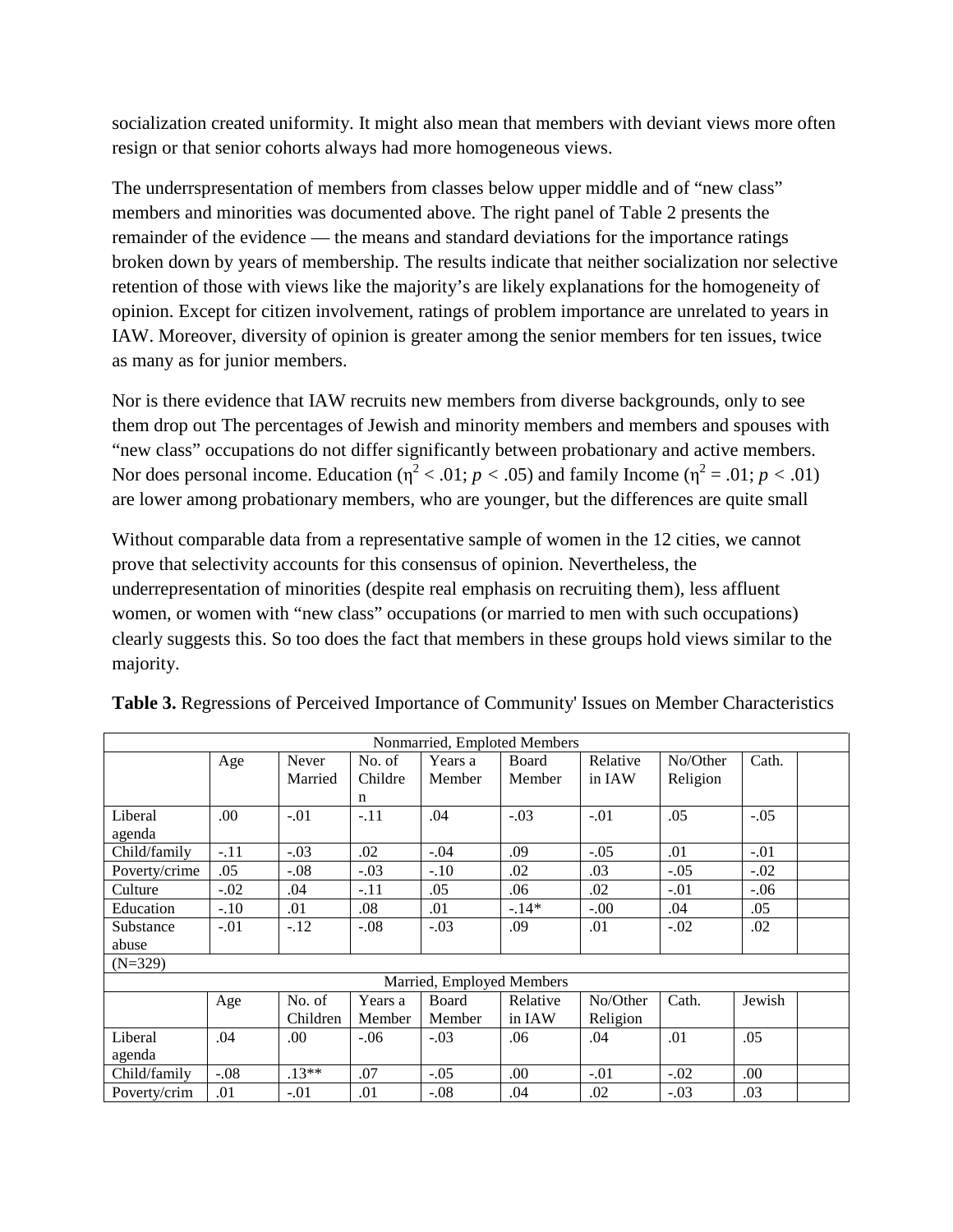| e                           |                  |          |            |                           |                              |          |         |         |        |  |
|-----------------------------|------------------|----------|------------|---------------------------|------------------------------|----------|---------|---------|--------|--|
| Culture                     | .04              | .03      | $-.03$     | .07                       | .05                          | .01      | .02     | $-.01$  |        |  |
| Education                   | $-.05$           | $-01$    | $-.03$     | .00.                      | $.09*$                       | .05      | $-0.07$ | .03     |        |  |
| Substance                   | $\overline{.01}$ | .07      | .05        | $-13**$                   | $-.01$                       | $-0.01$  | $-.06$  | .02     |        |  |
| abuse                       |                  |          |            |                           |                              |          |         |         |        |  |
| $(N=792)$                   |                  |          |            |                           |                              |          |         |         |        |  |
| Married Nonemployed Members |                  |          |            |                           |                              |          |         |         |        |  |
|                             | Age              | No. of   | Years a    | Board                     | Relative                     | No/Other | Cath.   |         |        |  |
|                             |                  | Children | Member     | Member                    | in IAW                       | Religion |         |         |        |  |
| Liberal                     | .02              | $-.06$   | .05        | $-.01$                    | $-.05$                       | .02      | .05     |         |        |  |
| agenda                      |                  |          |            |                           |                              |          |         |         |        |  |
| Child/family                | $-.05$           | .08      | .01        | $-.05$                    | $-.03$                       | $-.07$   | $-.05$  |         |        |  |
| Poverty/crim                | $-.00$           | .03      | $-.02$     | $-.06$                    | .05                          | .03      | $.11*$  |         |        |  |
| e                           |                  |          |            |                           |                              |          |         |         |        |  |
| Culture                     | $-.04$           | $-.05$   | .08        | $-.02$                    | $-.01$                       | .02      | $-.00$  |         |        |  |
| Education                   | $-.07$           | $-.01$   | $-.06$     | .01                       | .04                          | $-.06$   | $-.05$  |         |        |  |
| Substance                   | .05              | $-.02$   | .09        | $-13**$                   | $-.00$                       | $-.05$   | $-.01$  |         |        |  |
| abuse                       |                  |          |            |                           |                              |          |         |         |        |  |
| $(N=539)$                   |                  |          |            |                           |                              |          |         |         |        |  |
|                             |                  |          |            |                           | Nonmarried, Employed Members |          |         |         |        |  |
|                             | Jewish           | Minorit  | Part-      | <b>New</b>                | Self-                        | Educatio | Own     | $R^2$   |        |  |
|                             |                  | y        | time       | Class                     | Employe                      | n        | Income  |         |        |  |
|                             |                  |          |            |                           | d                            |          |         |         |        |  |
| Liberal                     | .06              | .03      | .02        | .02                       | .10                          | $-.03$   | $-.08$  | .03     |        |  |
| agenda                      |                  |          |            |                           |                              |          |         |         |        |  |
| Child/family                | .09              | .03      | .06        | $.08\,$                   | .09                          | $-.01$   | .01     | .04     |        |  |
| Poverty/crim                | .10              | $-.01$   | .04        | .02                       | $-.03$                       | $-.04$   | .03     | .03     |        |  |
| e                           |                  |          |            |                           |                              |          |         |         |        |  |
| Culture                     | .09              | $.11*$   | .08        | .03                       | $.15*$                       | $-.02$   | $-16**$ | $.09**$ |        |  |
| Education                   | .01              | $-.05$   | .09        | $.13*$                    | .02                          | $-.05$   | .06     | .06     |        |  |
| Substance                   | .07              | .02      | $-.05$     | $-.04$                    | .07                          | $-.12*$  | $-.01$  | .05     |        |  |
| abuse                       |                  |          |            |                           |                              |          |         |         |        |  |
|                             |                  |          |            | Married, Employed Members |                              |          |         |         |        |  |
| $(N=329)$                   |                  |          |            |                           |                              |          |         |         |        |  |
|                             | Minorit          | Part-    | <b>New</b> | Self-                     | Education                    | Own      | Husb.   | Family  | $R^2$  |  |
|                             | y                | time     | Class      | Employe                   |                              | Income   | New     | Incom   |        |  |
|                             |                  |          |            | d                         |                              |          | Class   | e       |        |  |
| Liberal                     | .06              | .06      | .02        | .04                       | .03                          | .06      | .00.    | .05     | .02    |  |
| agenda                      |                  |          |            |                           |                              |          |         |         |        |  |
| Child/family                | .07              | $-.11*$  | .05        | $-.04$                    | $-.00$                       | $-.10*$  | $-.02$  | .04     | $.03*$ |  |
| Poverty/crim                | .05              | .01      | .05        | $-.07$                    | $-.01$                       | $-.04$   | .06     | .05     | .02    |  |
| e                           |                  |          |            |                           |                              |          |         |         |        |  |
| Culture                     | $-.01$           | $-.06$   | $-.03$     | $-.04$                    | $-.06$                       | $-.06$   | $-.05$  | $-.04$  | .02    |  |
| Education                   | .03              | .05      | $-.01$     | $-0.05$                   | $.10**$                      | .06      | .04     | .00.    | $.04*$ |  |
| Substance                   | .03              | $-.02$   | $-.01$     | $-11**$                   | $-.07$                       | $-.11*$  | $-.04$  | .07     | $.05*$ |  |
| abuse                       |                  |          |            |                           |                              |          |         |         | $\ast$ |  |
|                             | $(N=792)$        |          |            |                           |                              |          |         |         |        |  |
|                             |                  |          |            |                           | Married Nonemployed Members  |          |         |         |        |  |
|                             | Jewish           | Minorit  | Educ.      | Own                       | Husb.                        | Family   | $R^2$   |         |        |  |
|                             |                  | y        |            | Income                    | New                          | Income   |         |         |        |  |
|                             |                  |          |            |                           | Class                        |          |         |         |        |  |
| Liberal                     | $.11*$           | .05      | $-.05$     | $-.06$                    | .05                          | .06      | .03     |         |        |  |
| agenda                      |                  |          |            |                           |                              |          |         |         |        |  |
| Child/family                | .03              | .02      | $-.03$     | $-.04$                    | .01                          | .06      | .02     |         |        |  |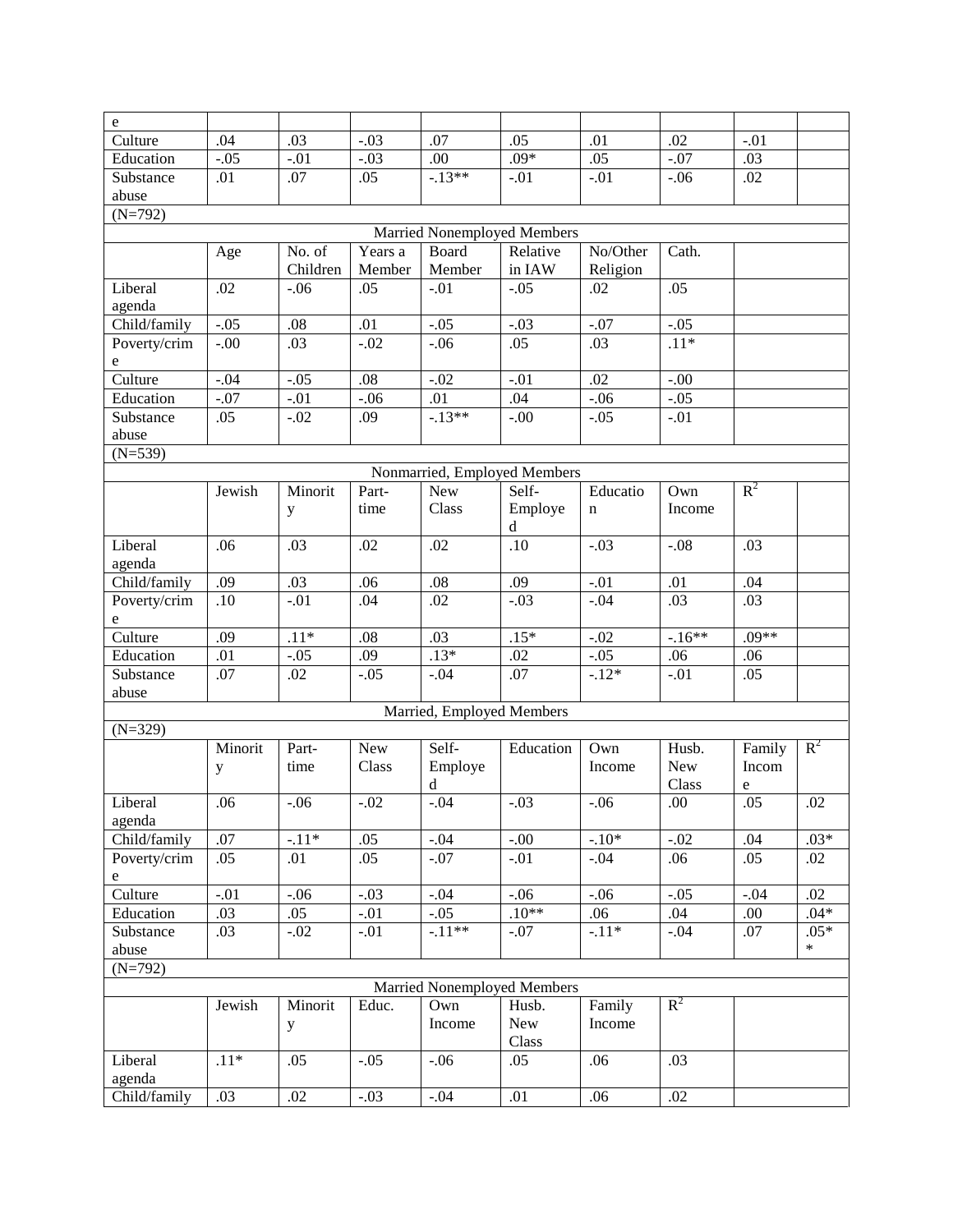| Poverty/crim | $.09*$ | .07    | .02     | .02    | $-.03$ | .04 | .03 |  |
|--------------|--------|--------|---------|--------|--------|-----|-----|--|
| e            |        |        |         |        |        |     |     |  |
| Culture      | .08    | $-.01$ | $-.10*$ | $-.02$ | .02    | .06 | .03 |  |
| Education    | .04    | .07    | $-.04$  | .00    | $-.03$ | .03 | .03 |  |
| Substance    | $-.00$ | .00.   | $-.06$  | $-.01$ | .03    | .06 | .02 |  |
| abuse        |        |        |         |        |        |     |     |  |
| $(N=539)$    |        |        |         |        |        |     |     |  |

### **Summary**

Our results portray an organization that enrolls a majority of economically comfortable, business oriented upper middle class women and a minority of public spirited, moderate upper class women in genuine efforts to ameliorate community problems as they define them. In their questionnaire responses and the 4.2 hours they average devoting weekly to IAW work, members display awareness of some of the problematic results of the system in which they have prospered. Yet they embrace most readily those issues that are in line with higher-status women's historical commitments, do not threaten established power, and do not associate them with the liberal agenda or confrontational activism. They work to help those who suffer most from inequality the homeless — but seldom advocate for higher salaries, urban revitalization, or public housing. They see environmental issues as important, but they emphasize environmental education and do not affiliate with activist environmental organizations.

IAW is thus not simply a higher-status organization; it attracts a particular kind of woman. Despite genuine efforts to diversify its membership (Johnson 1993), it has few minority members. Nor are members a random representation of privileged white women. Despite high education, few members or husbands have new class Jobs. Moreover, members from outside this mainstream view community problems much as do those within it. This uniformity evidently does not come from socialization. Instead, women who join IAW already agree with its members.

More broadly, our results show feat voluntary associations can bring together citizens with common views of community problems, even across class lines. Focusing on how upper class clubs and associations unify upper class opinion and exert class influence in communities overlooks diversity of views among upper class people. Moderate upper class women's efforts to address community problems can bring them into organizations with upper middle class members who share their world view. Upper middle class women of more confrontational bent occupy places in the Sierra Club, NOW, the NAACP, and the ACLU. Voluntary associations do tend toward class and race homophily, but not all are single class organizations based solely on class interests.

Our data also suggest that the agendas of voluntary associations are affected not only by class, but also by gender. IAW members' views strongly reflect concerns of higher-status women, such as child welfare and education, that men of these classes might see as less important. Similarly,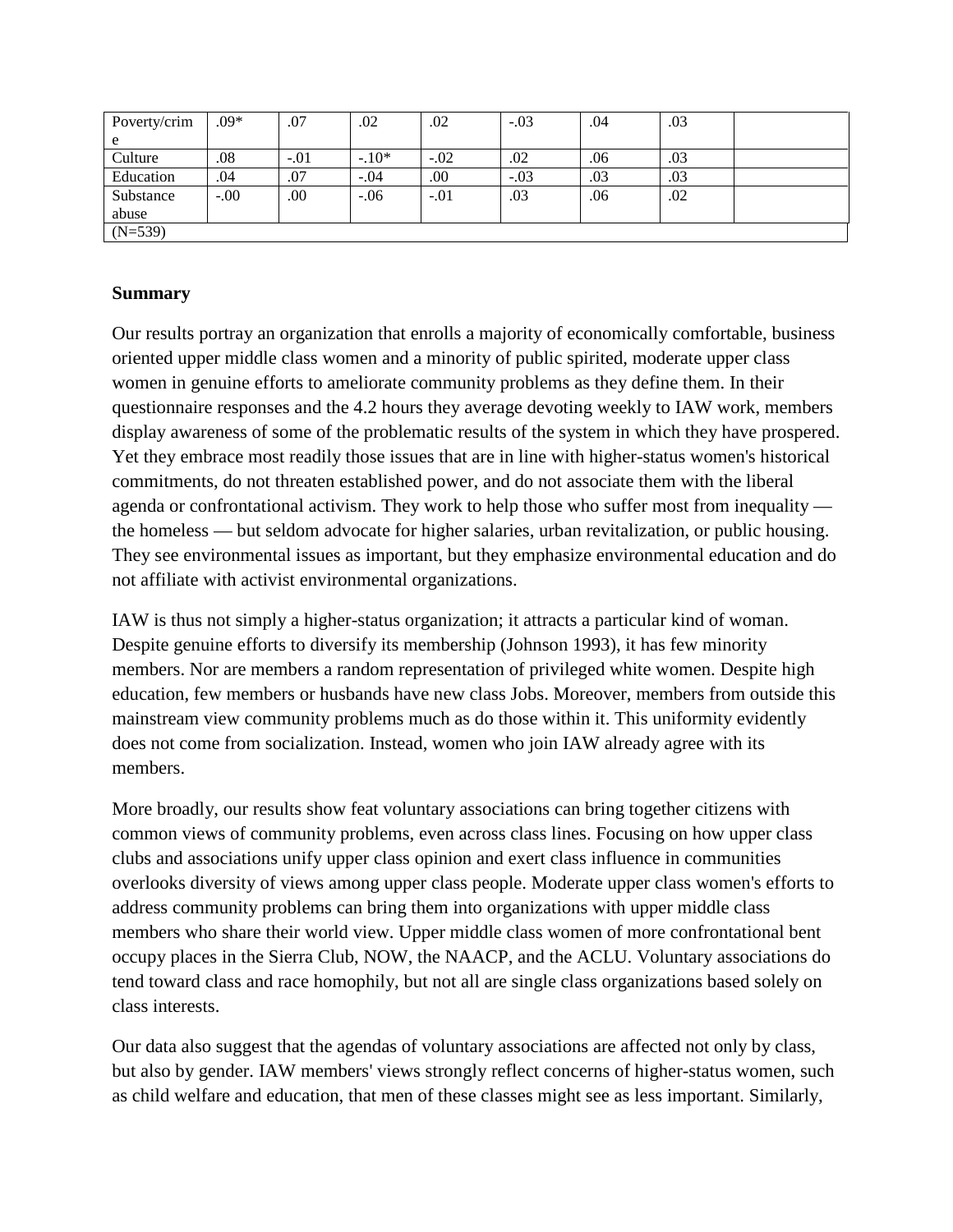the low importance members give to issues such as urban revitalization and race relations may reflect their underrepresentation in male-dominated community power structures.

Finally our results cast doubt on the view that higher-status voluntary associations are important mechanisms of class socialization. Rather than socializing members of a single class to accept the same world view, IAW apparently achieves consensus by selectively enlisting members from at least two classes who already have similar views.

Our findings thus offer a first look at views of community problems among a national sample of members of a higher-status association and suggest how member views are shaped by class, gender and selectivity of membership.

### **Notes**

1. Comparisons between the respondent's income and family income suggest a considerable disparity between husband and wife in most — but not all — families. Among families with incomes of \$75,000 to \$99,999 for example, 52% of wives had personal incomes under \$25,000 and only 9%, \$50,000 or more.

2. Occupations in the lower panel are excluded from computing the percentages. The majority of the national labor force is in these categories. Including them in the base for the percentages emphasizes the expected overrepresentation of IAW members and their spouses in high level occupations, but it obscures the important differences between the distribution of IAW members and their spouses versus the national male and female labor forces among higher status occupations. Members in both the upper and lower panels are included in subsequent analyses.

3. We did not include a separate category for women's groups in our coding of the question about other organization memberships, because very few IAW members belonged to such organizations.

4. In a Los Angeles Times poll from June, 1991, the most commonly mentioned problems were the economy (18%), homelessness and poverty (12%), drugs (10%), unemployment (7%), education (7%), budget deficit (7%), crime (5%), health care (4%), and pollution (3%) (Opinion Research Service 1991).

5. In a January, 1991 USA Today poll of local officials (Opinion Research Service 1991), the economy (34.%), drugs (31%), solid waste disposal (28%), city finances (23%), crime (22%), raids and sidewalks (21%), education (20%), unemployment (17%), and living costs (17%) received the most mentions.

6. Cultural enrichment loaded, surprisingly, on the same factor as the liberal agenda items, but we analyzed it separately because it is an historical emphasis in IAW now often seen as outmoded by members and leaders who want the organization to be more activist. Education and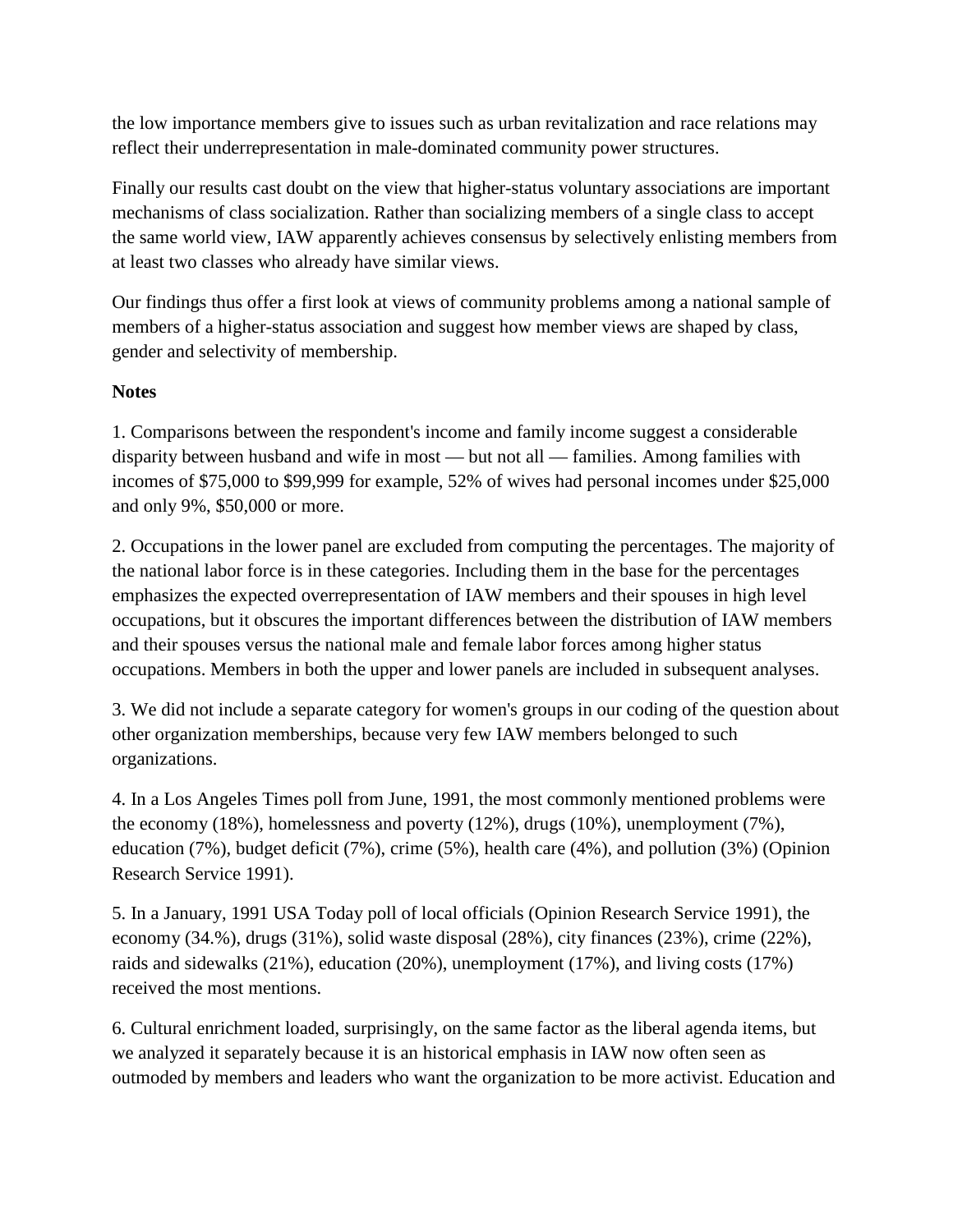substance abuse were analyzed separately because they were rated as important but loaded on more than one factor.

7. Three separate analyses were necessary because including key variables that cannot be coded for all respondents (e.g., husband's and member's occupations and self-employment, personal income, and family income) in a combined regression would produce unacceptable numbers of missing cases. The independent variables used appear in the table headings. All but age, number of children, years of membership, education, personal income, and family income are dummy variables. Board member included both present and former members of the chapters Board of Directors. Respondents who classified themselves as African American, Asian, Native American or Latina were coded as minority group members. The occupational categories indicated with an "a" in Table 1 were coded as "new class." Following Brint (1984), we experimented with several definitions of the new class, but neither wider nor narrower definitions produced more relationships than the one used here. Education is coded in seven categories from "^some high school" to "doctoral degree (including law degree)" (coded 1 to 7). Personal income has 9 categories from "no personal income" to "\$300,000 or more" (coded 0 to 8) Personal income is included in the analysis for married women without paid employment because some do report personal income. Family income has the same categories, less the "no personal income" response. The lowest response was "less than \$25,000" (coded 1). Tests for multicoilinearity indicate that the matrices are well conditioned. Missing data problems for most variables are in the range one to 2%, and the largest is 8%. Nevertheless, limiting the analysis to members who responded to all items reduces the number of respondents by 30 percent. To see whether this affected the findings, we computed regressions based on pairwise deletion of missing cases. Results differ from those shown only in fine detail

8. Never married ( $p = .11$ ,  $p < .01$ ) and divorced, widowed, and separated members ( $\beta = .06$ ,  $p <$ .05) are slightly more likely to rate liberal agenda items high. The latter also give slightly more importance to poverty and crime ( $\beta = .06$ ,  $p < .05$ ), while the never married rate culture slightly higher ( $\beta = .06$ ,  $p < .05$ ). Members working full time see education as less important ( $\beta = .08$ , p<.05).

### **References**

Adams, David S. 1983. "Selection, Socialization, and Four Types of Members in the Red Cross Chapter." Journal of Voluntary Action Research 12:31-45.

Betz, Paul, and Bennett Judkins. 1975. "Impact of Voluntary Association Characteristics on Selective Attraction and Socialization." Sociological Quarterly 16:228-40.

Brint, Steven. 1984. "'New Class' and Cumulative Trend Explanations of the Liberal Political Attitudes of Professionals." American Journal of Sociology 90:30-71.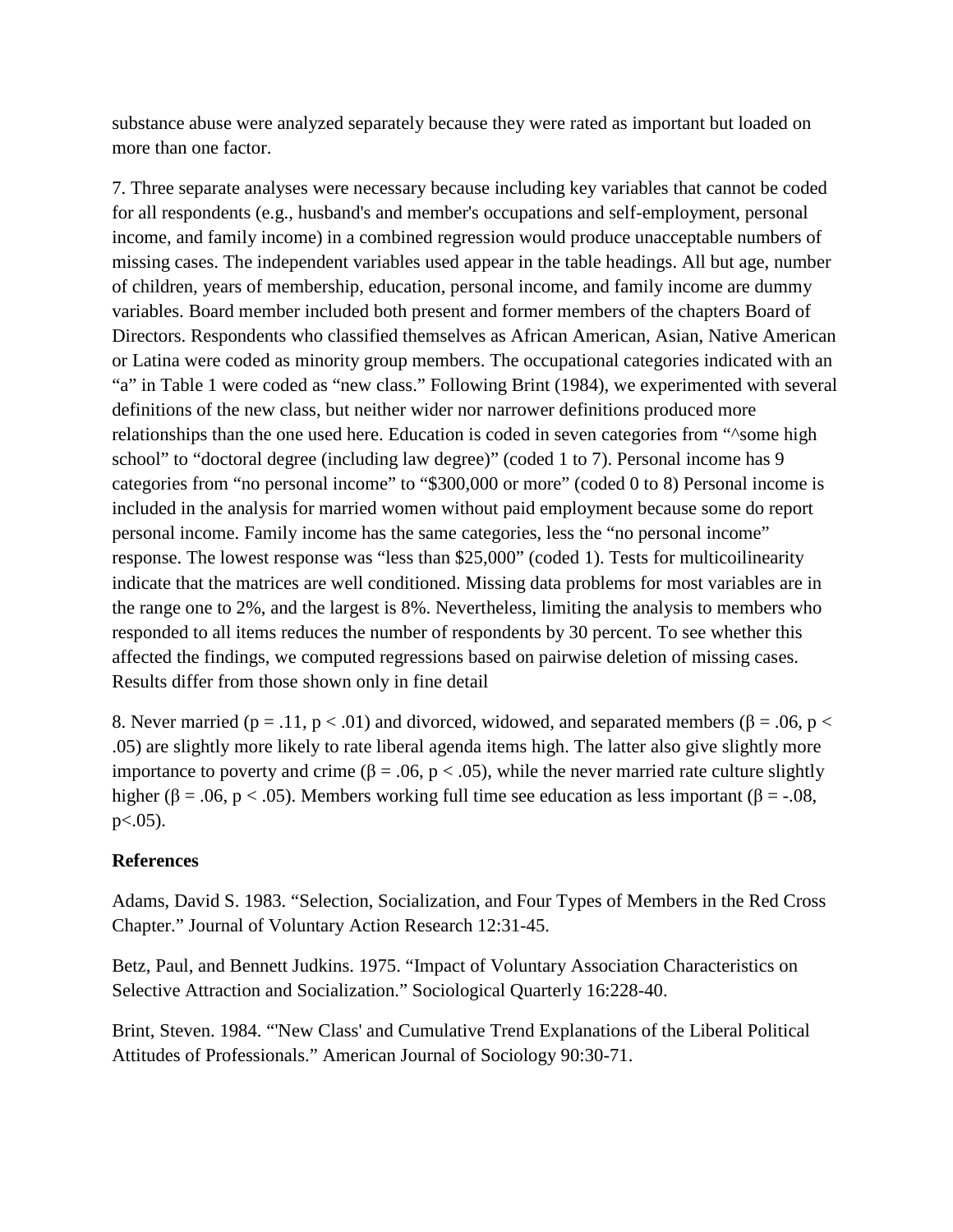Bruce-Biggs, B. 1979. '"An Introduction to the Idea of the New Class." Pp. 1-18 In The New Class? edited by B. Bruce-Biggs. Transaction Books.

Bums, Nancy Elizabeth, and Paul Schumaker. 1987. "Gender Differences in Attitudes about the Role of Local Government." Social Science Quarterly 68:13S-47.

Chatman, Jennifer A. 1991. "Matching People and Organizations: Selection and Socialization in Public Accounting Firms." Administrative Science Quarterly 36:459-84.

Daniels, Arlene Kaplan. 1988. Invisible Careers: Women Civic Leaders from the Volunteer World. University of Chicago Press.

Domhoff, G. William. 1970. The Higher Circles: The Governing Class in America. Random Flouse.

\_\_\_. 1978. Who Really Rules? New Havets and Community Power Re-examined, Goodyear.

\_\_\_. 1983. Who Rules America Now? Prentice-Hall.

Dye, Thomas R. 1990. Who's- Running America? The Bush Era. Prentice-Hall.

Feagin, Joe R. 1975. Subordinating the Poor: Welfare and American Belief. Prentice-Hall.

Gallup, George. 1992. *The Gallup Poll: Public Opinion 1991.* Wilmington, Delaware: Scholarly Resources.

Gans, Herbert. 1962. *The Urban Villagers.* Free Press.

Hodgkinson, Virginia A., and Murray S. Weitzman. 1992. *Giving and Volunteering in the United States: Findings from a National Study.* Independent Sector.

Hunter, Floyd. 1980. *Community Power Succession.* University of North Carolina Press.

Johnson, Margaret. 1993. *Change in a Voluntary Association, 1975-1992: A Consideration of Social Change, Organizational Structure, Gender, and Class.* Ph.D. diss., University of Texas at Austin.

Ladd, Everett Carll. 1979. "Pursuing the New Class: Social Theory and Survey Data." Pp. 101- 22 in *The New Class?* edited by B. Bruce-Biggs. Transaction Books.

Lauer, Robert. 1976. "Denning Social Problems: Public and Professional Perspectives." *Social Problems* 24.122-30.

Lipset, Seymour Martin, 1979. "The New Class and the Professoriate." Pp. 67-S7 m *The New*  Class?, edited by B. Bruce-Biggs. Transaction Books.

McAdams, John. 1978. "Testing the Theory of the New Class." *Sociological Quarterly* 2823-49.